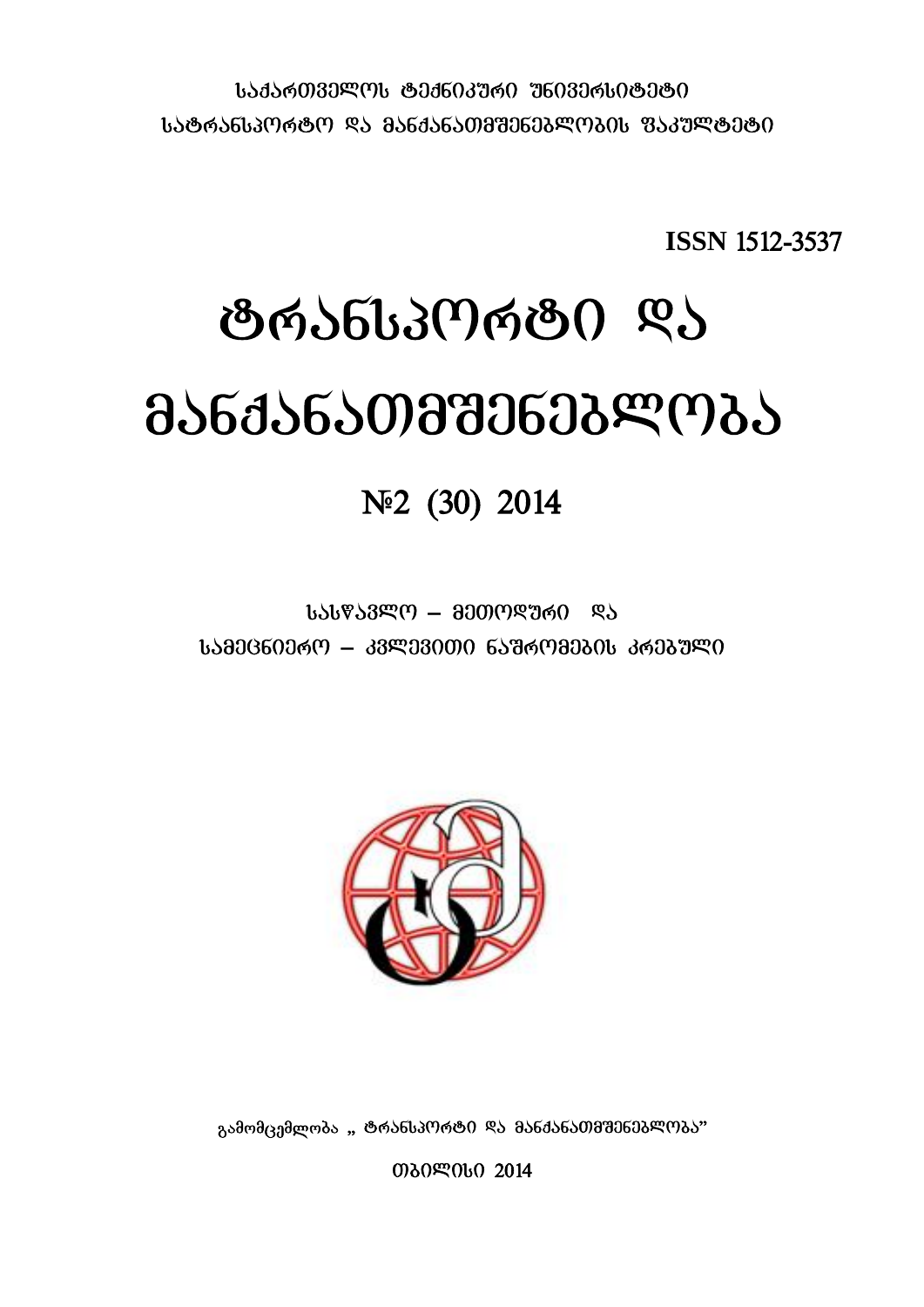## ঙ্গুৰ্ঠচাত্তসূত্ৰপূৰ্ণ উঠা ৪১চন্ত্ৰ এক্সিটিয়েমিয়েমিটা ক্ষমেত্ৰ **ТРАНСПОРТ И МАШИНОСТРОЕНИЕ TRANSPORT AND MACHINEBUILDING**

## ᲡᲐᲠᲔᲓᲐᲥᲪᲘᲝ ᲙᲝᲚᲔ<u>Ბ</u>ᲘᲐ

პროფ. გ<mark>იორგი არჩვაძე;</mark> პროფ. <mark>იოსებ ბაციკაძე;</mark> პროფ. ზურაბ ბოგველიშვილი; პროფ. ბორის  $\delta$ ოქოლიშვილი; პროფ. ალექსი ბურდულაძე; პროფ. ოთარ ბმლაშვილი (მთავარი რედაქტორი); პროფ. **გახტანგ გოგილაშვილი,** პროფ. **მერაბ გოცაძე**; პროფ. და<mark>ვით თავხელიძე;</mark> პროფ. ჯუმბერ იოსებიძე, პროფ. სერგო კარიპიდისი; პროფ. ვასილ კოპალეიშვილი; პროფ. თამაზ მეგრელიძე; პროფ. ენვერ<br>მოისწრაფიშვილი; პროფ. მანანა მოისწრაფიშვილი; პროფ. თამაზ - მჭედლიშვილი; პროფ. გოდერძი denoly rospodznego; 36mg. asbsbs denoly rospodznego; 36mg. msdsb ტყეშელაშვილი, პროფ. ჯუმბერ უფლისაუვილი დამფუძნებელი და გამომცემელი); პროფ. არჩილ  $\widetilde{\mathcal{B}}$ რანბ $\hat{\mathsf{0}}$ შშ $\hat{\mathsf{0}}$ ლი (მთავარი რედაქტორის მოადგილე); პროფ. ავთანდილ შარვაშიძე, პროფ. მიხეილ შილაკაძე; პროფ. მერაბ შვანგირაძე; პროფ. ზაურ ჩიტიძე; პროფ. დავით ძოწენიძე; პროფ. გია ჭელიძე; 3როფ. *ზურაბ ჯაფარიძე*.

## **РЕДАКЦИОННАЯ КОЛЛЕГИЯ**

проф. **Гиорги Арчвадзе**; проф. **Иосеб Басикадзе**; проф. **Зураб Богвелишвили**; проф. **Борис Боколишвили**; проф. **Алексей Бурдуладзе**; проф. **ОТАР ГЕЛАШВИЛИ** (главный редактор); проф. **Вахтанг Гогилашвили**; проф. **Мераб Гоцадзе**; проф. **Давит Тавхелидзе;** проф**. Джумбер Иосебидзе**; проф. **Серго Карипидис**; проф. **Василий Копалеишвили**; проф. **Тамаз Мегрелидзе;** проф. **Энвер Моисцрапишвили**; проф. **Манана Моисцрапишвили**; проф. **Тамаз Мчедлишвили;** проф. **Годердзи Ткешелашвили**; проф. **ДЖУМБЕР УПЛИСАШВИЛИ** (основатель и издатель); проф. **АРЧИЛ ПРАНГИШВИЛИ** (зам. главного редактора); проф. **Автандил Шарвашидзе**; проф. **Михаил Шилакадзе**; проф. **Мераб Швангирадзе**; проф. **Заур Читидзе**; проф. **Давид Дзоценидзе**; проф. **Гия Челидзе**; проф. **Зураб Джапаридзе.**

## **EDITORIAL BOARD**

Prof. **Giorgi Archvadze;** Prof. **Ioseb Bacikadze;** Prof. **Zurab bogvelishvili;** prof. **Boris Bokolishvili;** Prof. **Alexy Burduladze;**  Prof. **OTAR GELASHVILi** (editor-in-chief); Prof. **Vakhtang Gogilashvili**; Prof. **Merab Gotsadze;** Prof. **Davit Tavkhelidze;**  Prof. **Jumber Iosebidze;** Prof. **Sergo Karibidisi;** Prof. **Vasil Kopaleishvili;** Prof. **Tamaz Megrelidze;** Prof. **Enver Moistsrapishvili;** Prof. **Manana Moistsrapishvili;** Prof. **Tamaz Mchedlishvili;** Prof. **Goderdzy Tkeshelashvili;** Prof. **JUMBER UPLISASHVILi** (Constituent and editor); Prof. **ARCHIL PRANGISHVILi** (deputy editor-in-chief); Prof. **Avtandil Sharvashidze;** Prof. **Mikheil Shilakadze;** Prof. **Merab Shvangiradze; Prof. Zaur Chitidze;** Prof. **David Dzotsenidze;** Prof. **Gia Chelidze;** Prof. **Zurab Djaparidze.**

ჟურნალის საგამომცემლო და ბეჭდეითი პროცესების ტექნოლოგიები შესრულდა სტუ-ს სატრანსპორტო და მანქანათმშენებლობის ფაკულტეტის პოლიგრაფიის მიმართულების თანამშრომელთა და სტუდენტთა აქტიური მონაწილეობით.

Издательские и печатные процессы технологии журнала выполнены при активном участии сотрудников и студентов полиграфического направления транспортного и машиностроительного факультета ГТУ.

The students of Poligraphy direction of Transport and Mechanical Engineering Department of GTU had taken active part in printing and publishing processes of the magazine.

რედაქტორი: პროფ. თეა ბარამაშვილი **редактор: editor: проф. Теа Барамашвили Prof. Tea Baramashvili**

 $63\%$ 3d $600$ ს მ $0$ სამარ $00$ : თბილისი, კოსტავას 77 Адрес редакции: Тбилиси, Костава 77 Adress of the editorial office: 77 Kostava Str., Tbilisi, Georgia [www.satransporto.gtu.ge](http://www.satransporto.gtu.ge/) Tel: 599 56 48 78; 551 611 611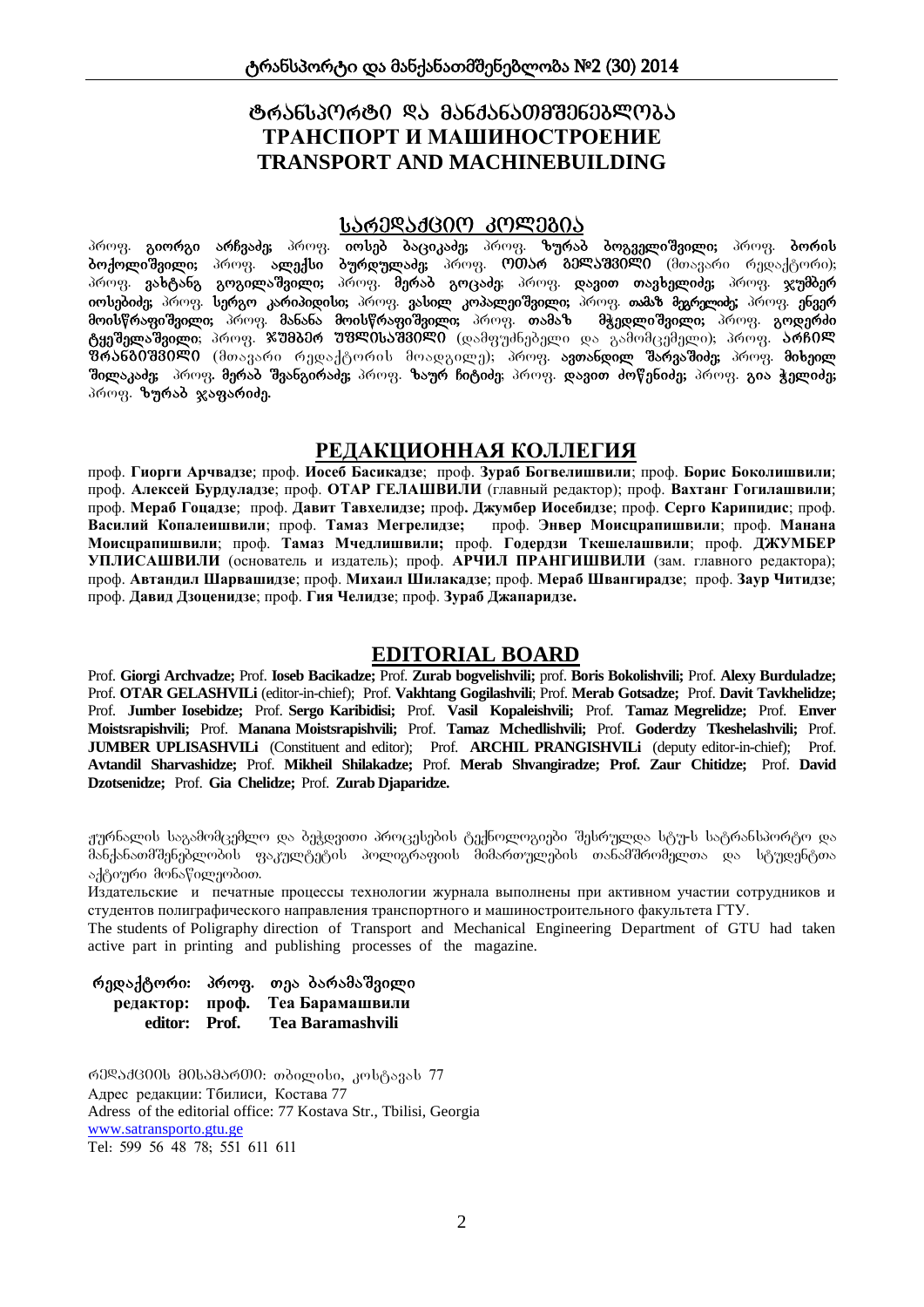#### $3\delta$  629.113

# $1.535$ ᲠᲗᲕᲔᲚᲝᲡ ᲡᲐᲒᲖᲐᲝ ᲞᲘᲠᲝᲑᲔᲑᲨᲘ ᲛᲘᲜᲘᲑᲣᲡᲔᲑᲖᲔ ᲫᲠᲐᲕᲣᲚᲘ  $336$ ᲠᲣᲭᲘ-ᲨᲔᲛᲜᲔᲚᲔᲑᲚᲘᲡ ᲒᲐᲛᲝᲧᲔᲜᲔᲑᲘᲡ ᲐᲥᲢᲣᲐᲚᲝᲑᲐ

ო. გელაშვილი, ჯ. იოსებიძე, მ. ბეგიაშვილი, მ. ხვედელიძე, გ. თედორაძე  $(k_2, k_1)$ რთველოს ტექნიკური უნივერსიტეტი, მ. კოსტავას ქ.  $N_2$ 77, 0175, თბილისი,  $\iota$ საქართველო)

 რეზიუმე: ნაშრომში ექსპერიმენტული გამოკვლევების და თეორიულ გაანგარიშებათა შედეგების ანალიზის საფუძველზე დადგენილია, რომ საქართველოს საავტობუსო მარშრუტების 60%-ზე მეტი მთაგორიან გზებზე გადის, სადაც აღმართ-დაღმართები საშუალოდ 30-50%-ის ზღვრებშია, ხოლო მათი განლაგება ზღვის დონიდან 4000 მეტრს აღწევს. შესაბამისად, მიზანშეწონილია ასეთ დაღმართებზე მოძრაობისას ძრავული მუხრუჭ-შემანელებლის გამოყენება, რაც განაპირობებს მნიშვნელოვან ეფექტებს მოძრაობისა და ეკოლოგიური უსაფრთხოების თვალსაზრისით.

# **ACTUALITY OF APPLICATION OF ENGINE BRAKING-SLOWING-DOWN ON VANS IN GEORGIA TRAFFIC CONDITIONS O. Gelashvili, J. Iosebidze, M. Begiashvili, M. Khvedelidze, G. Tedoradze Summary**

In the article grounded on analysis of results of experimental research and theoretical calculations is defined that more than 60% of Georgia bus routes are passes through mountainous roads, where slopes makes up range of 30-35%, and their location reaches up to 4000 meter from sea level. Accordingly is advisable to apply on such slopes engine braking-slowing-down devices that stipulates significant effects in terms of traffic and environmental safety.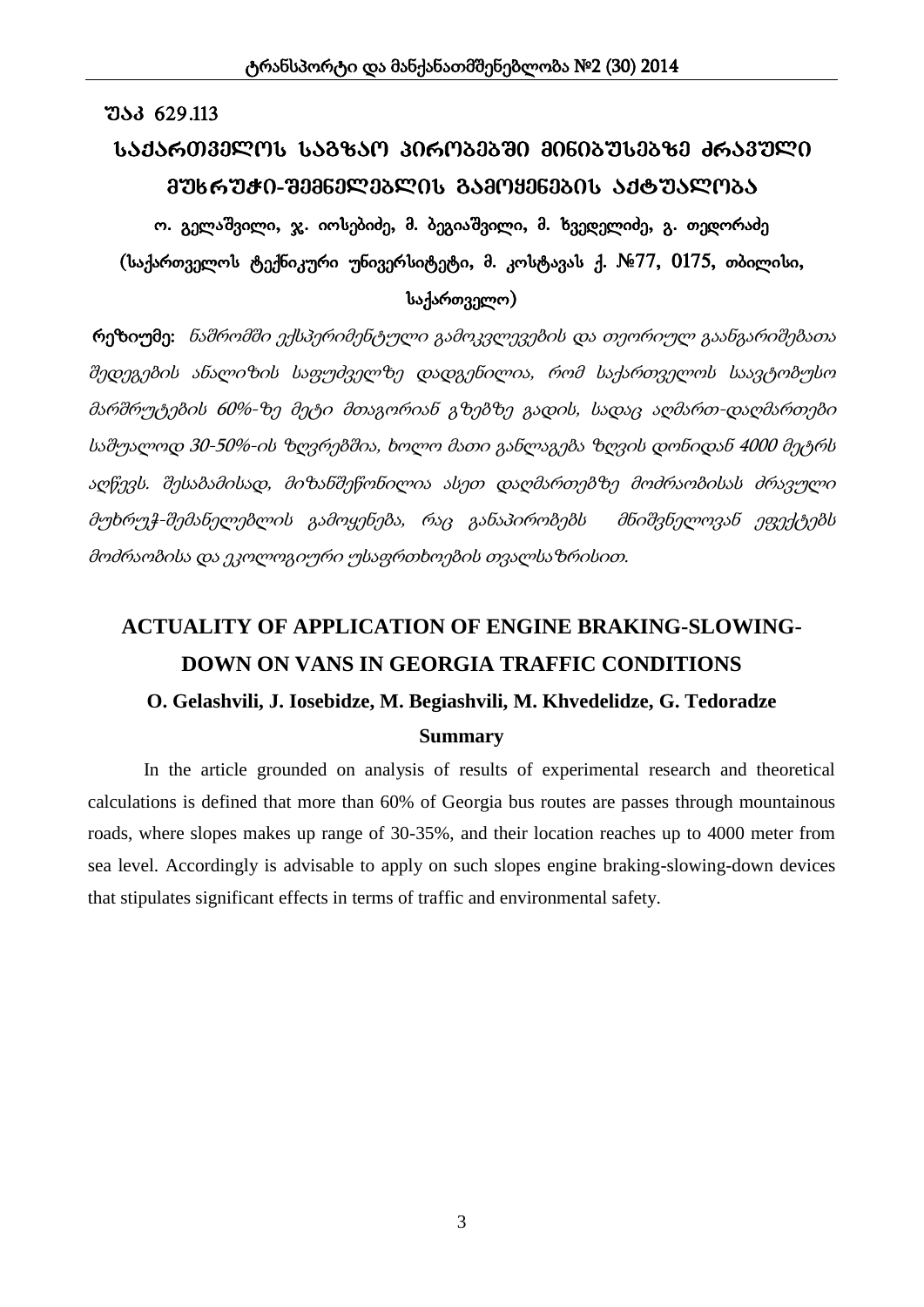# $180$ ᲑᲔᲠᲐᲚᲣᲠᲘ ᲡᲐᲒᲐᲭᲠᲝ ᲠᲔᲟᲘᲛᲔᲑᲘ ᲓᲐ ᲔᲥᲡᲞᲝᲠᲢ-ᲘᲛᲞᲝᲠᲢᲘ ო. გელაშვილი, გ. მაისურაძე, ნ. ბუთხუზი

 $(k_2, k_1)$ რთველოს ტექნიკური უნივერსიტეტი, მ. კოსტავას ქ.  $N_{\rm e}$ 77, 0175, თბილისი,  $\iota$ საქართველო)

რეზიუმე: სტატიაში განხილულია საქართველოს ეკონომიკური პოლიტიკის ძირითადი პრინციპები, ლიბერალური საგარეო სავაჭრო პოლიტიკის სწორად წარმართვის აუცილებლობა. ექსპორტ-იმპორტის მონაცემების სტრუქტურის ანალიზით საქართველო წარმოადგენს ძირითადად გასაღების ბაზარს, რომლის გამოსასწორებლად საჭირო არის ექსპორტის უპირატესი ზრდა-განვითარება და იმპორტის შემცირება, რაც უზრუნველყოფს ქვეყნის ეკონომიკის ზრდას. ამ მიზნის მისაღწევად საჭიროა საქართველოში მოქმედი სავაჭრო რეჟიმების სრულყოფილად გამოყენება.

## **LIBERAL TRADING MODES AND EXPORT-IMPORT**

## **O. Gelashvili, G. Maisuradze, N. Butkhuzi**

#### **Summary**

The main issues of Economical politics of Georgia,necessity of menagement ofliberal foreign trade are considered in the article. According to analyse of export-import structure's datas, Georgia is the main selling market. To improve this it is necessary to rise and development export and reduce import, it will guarantys rising of state's economic. To reach this goal using completely trade regimes in force is required.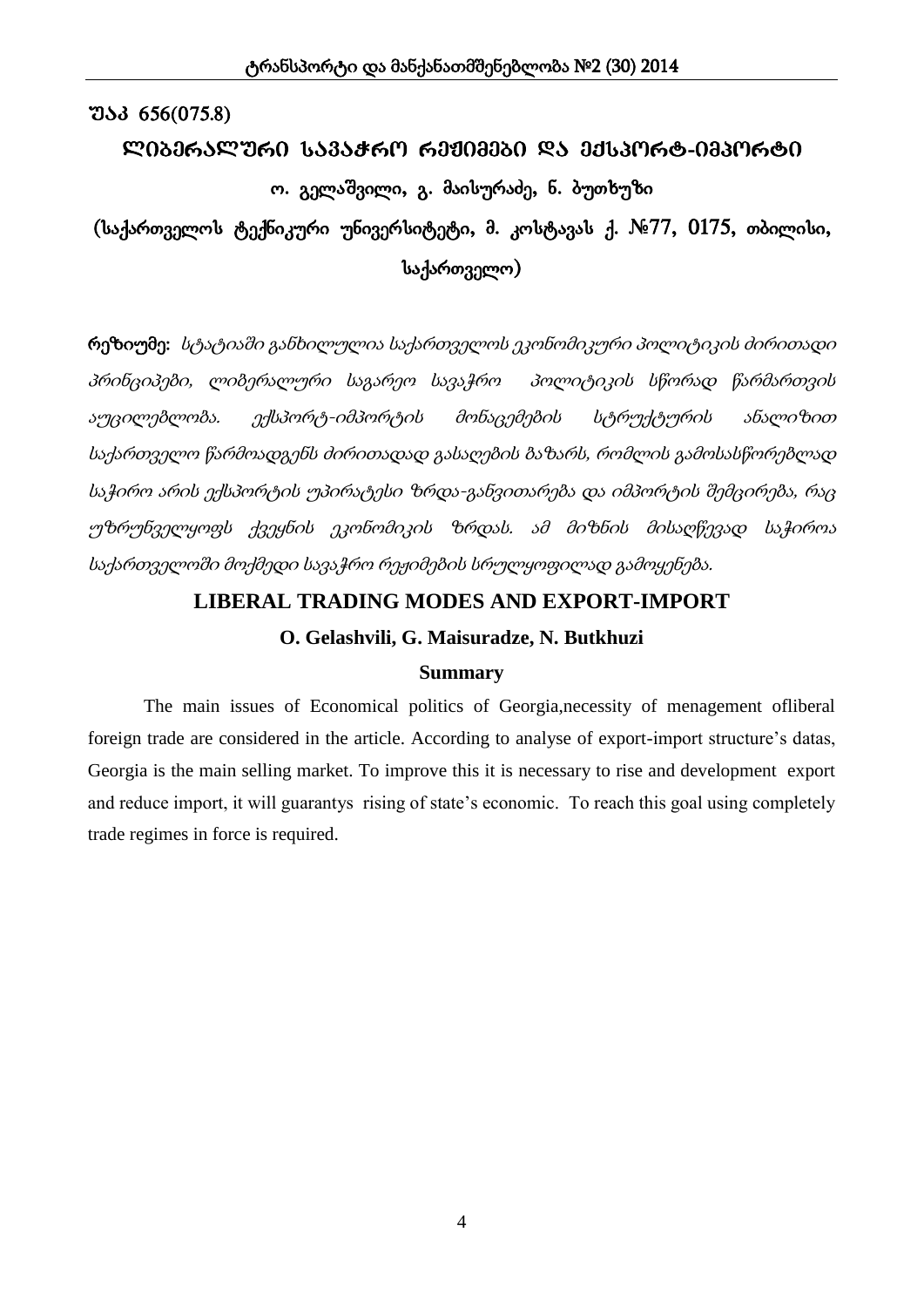#### 0630ᲠᲡᲘᲣᲚᲘ ᲒᲐᲠᲓᲐᲛᲥᲛᲜᲔᲚᲘ ᲛᲔᲥᲐᲜᲘᲖᲛᲔᲑᲘᲡ ᲙᲐᲢᲐᲚᲝᲒᲘ

# $x$ . უფლისაშვილი, ნ. ნათბილაძე, გ. ხატიაშვილი (საქართველოს ტექნიკური უნივერსიტეტი, მ. კოსტავას ქ. №77,  $0175$ , თბილისი, საქართველო)

 $\kappa$ ეზიუმე: ნაშრომში წარმოდგენილია ინვერსიული გარდაქმნების საფუძველზე მექანიზმების  $k$ ონსტრუირების კატალოგი, რომლის დახმარებითაც "კონსტრუქტორს შეუძლია მარტივად შეარჩიოს მისთვის სასურველი მრავალი მექანიზმი. საყურადღებოა ის ფაქტი, რომ კატალოვში შემავალი ნებისმიერი მექანიზმის გეომეტრიული პარამეტრები აბსოლუტურად ერთიდაიგივე პრინციპებით ხასიათდება და ეფუძნება ინვერსიული წერტილების წარმოქმნის პრინციპებს. ამ მექანიზმების განსხვავება მხოლოდ მისი გაბარიტული ზომებია. ნაშრომში აღწერილია კატალოგში შემავალი მექანიზმების კინემატიკური ანალიზი, მათი ცალკეული რგოლების  $d$ დებარეობათა ვან $b$ აზღვრა.

# **CATALOGUE OF INVERSE TRANSFORMING MECHANISMS.**

## **J.Yplisashvili, N. Natbiladze, G. Khatiashvili**

#### **Summary**

This thesis presents the catalogue of the construction of the mechanisms based on the inverse transformation through which the constructor can easily select the desired multiple mechanisms. It is noteworthy that the geometric parameters of any of the mechanisms are absolutely characterized by the same principles and are based on the principles of the formation of inverted spots. The only difference in the mechanisms is its overall dimensions. The thesis describes the kinematic analysis of the mechanisms determining the locations of their individual rings.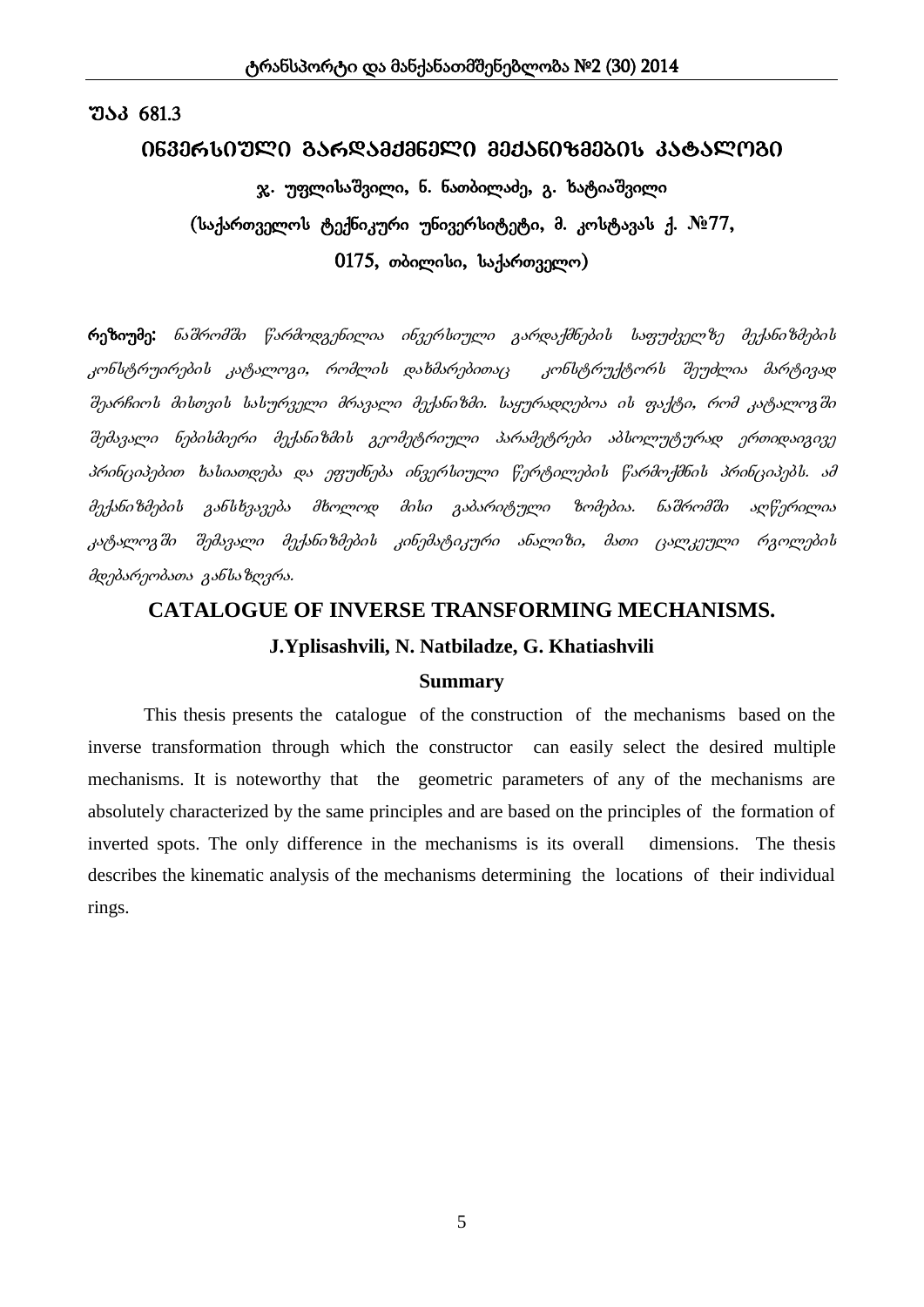## $733.625.1$

# ᲐᲜᲐᲙᲚᲘᲘᲡ ᲞᲝᲠᲢᲘᲡ ᲛᲨᲔᲜᲔᲑᲚᲝᲑᲘᲡ ᲣᲖᲠᲣᲜᲕᲔᲚᲧᲝᲤᲘᲡᲐᲗᲕᲘᲡ მ. შილაკაძე

## $($ საქართველოს ტექნიკური უნივერსიტეტი, მ. კოსტავას  $N$ 277, 0175, თბილისი, საქართველო $)$

რეზიუმე: ა*ნაკლიის პორტის მშენებლობა საქართველოში ყველაზე მასშტაბურ* ღონისძიებად არის მიჩნეული და მედია ორგანიზაციების მიერ იგი საუკუნის პროექტად იწოდება. ტვირთბრუნვის ინტენსიფიკაცია ევროპიდან აღმოსავლეთით და პირიქით, ბოსფორის სრუტის გაფართოება და ანაკლიის აკვატორიის საუკეთესო ბუნებრივი პირობები (ფსკერის სიღრმე - 20,5მ), აგრეთვე პოლიტიკური კონიუნქტურა განსაზღვრავენ ანაკლიაში პორტის მშენებლობის ძალიან დიდ აქტუალობას. საინჟინრო-ტექნიკური კადრების მომზადებისა და ასეთი მასშტაბური მშენებლობის წარმატებული წარმართვისათვის სტუ მიერ წარმოდგენილი იქნა საგანმანათლებლო პროგრამა "სახმელეთო სატრანსპორტო-ტექნოლოგიური საშუალებები", რომლის რეალიზაციაც დიდ წვლილს შეიტანს მშენებლობის პროცესში.

## **FOR PROVIDING OF ANAKLIA PORT CONSTRUCTION**

#### **M. Shilakadze**

#### **Summary**

The construction of Anaklia port is considered in Georgia as largest action is considered and it is called by media organization of project of century. Intensification of freight flow from Europe to East, and vice versa, the Bosporus strait expansion and the best natural conditions of Anaklia waters (bottom depth - 20.5 m), as well as shape the political situation determine the very great urgency of the Anaklia port construction. For the training of engineering - technical staff and successful implementation of such a large-scale construction by GTU was presented educational program "Land transport - technological means", which make great contribution to the realization of construction process.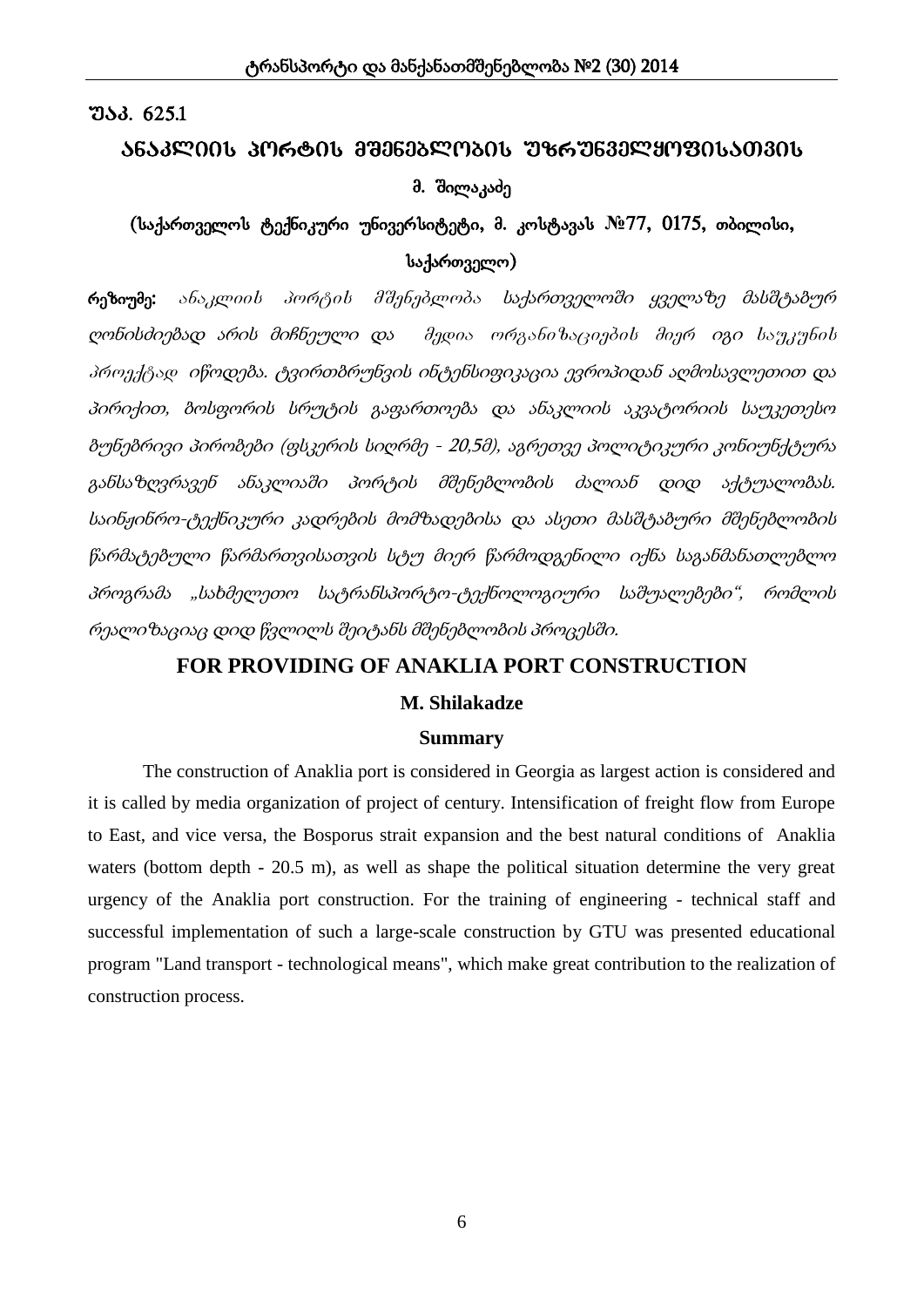#### $33.514.513$

# $150630660$  გეომეტრ $001$  გამოყენება  $15360$ წველო ღიზაინის  $330^\circ$ 036030  $30^\circ$ 0300036000  $36^\circ$ 06000  $(1)^\circ$

#### თ. ბერიძე, ნ. ნოზაძე, მ. ძიძიგური

 $(k_3)$ ართველოს ტექნიკური უნივერსიტეტი, მ. კოსტავას ქ. №77, 0175, თბილისი, საქართველო)

რეზიუმე: *გრაფიკული მოდელირება ფართოდ გამოიყენება ტექნიკური ცოდნის ათვისებისას.*  $\delta$ ახაზები, გრაფიკები და სქემები სხვადასხვა ტექნიკური ობიექტებისა და ტექნოლოგიური პროცესების აღწერას ემსახურება. სივრცითი აზროვნების განვითარების გარეშე შეუძლებელია სტუდენტებს წარმოდგენა მევუქმნათ არა მარტო კონკრეტულ საგნებზე (ჩარხებზე, .<br>მანქანებზე, მექანიზმებზე), რომლებიც სტატიკურად მდებარეობენ სივრცეში, არამედ მათ .<br>მოძრაობაზე, <sub>(</sub>კვლილებებზე, სხვა ტექნიკურ ობიექტებთან ურთიერთქმედებაზე, ანუ დინამიკაზე. ნებისმიერი გრაფიკული მოდელი წარმოადგენს ბრტყელ გამოსაზულებას, რომლის მიხედვითაც შესაძლებელი უნდა იყოს რეალური ტექნიკური ობიექტის სივრცეში მდებარეობის განსაზღვრა.

# **APPLICATION OF ENGINEERING GEOMETRY IN PROBLEMS OF INDUSTRIAL DESIGN WITH COMPUTER SUPPORT (I)**

## **T. Beridze, N. Nozadze, M. Dzidziguri**

#### **Summary**

 Graphical modeling is widely used in the development of technical knowledge. Drawings, graphs and charts serve to explain various technical objects or technological processes, Without the development of spatial thinking is not possible to create a view not only about the specific items (tools, machines, equipment), but also about their motion, changes, interaction with different objects, i.e. the dynamics. Each graphical model is a flat image, according which should be possible determining of position of a technical object in space.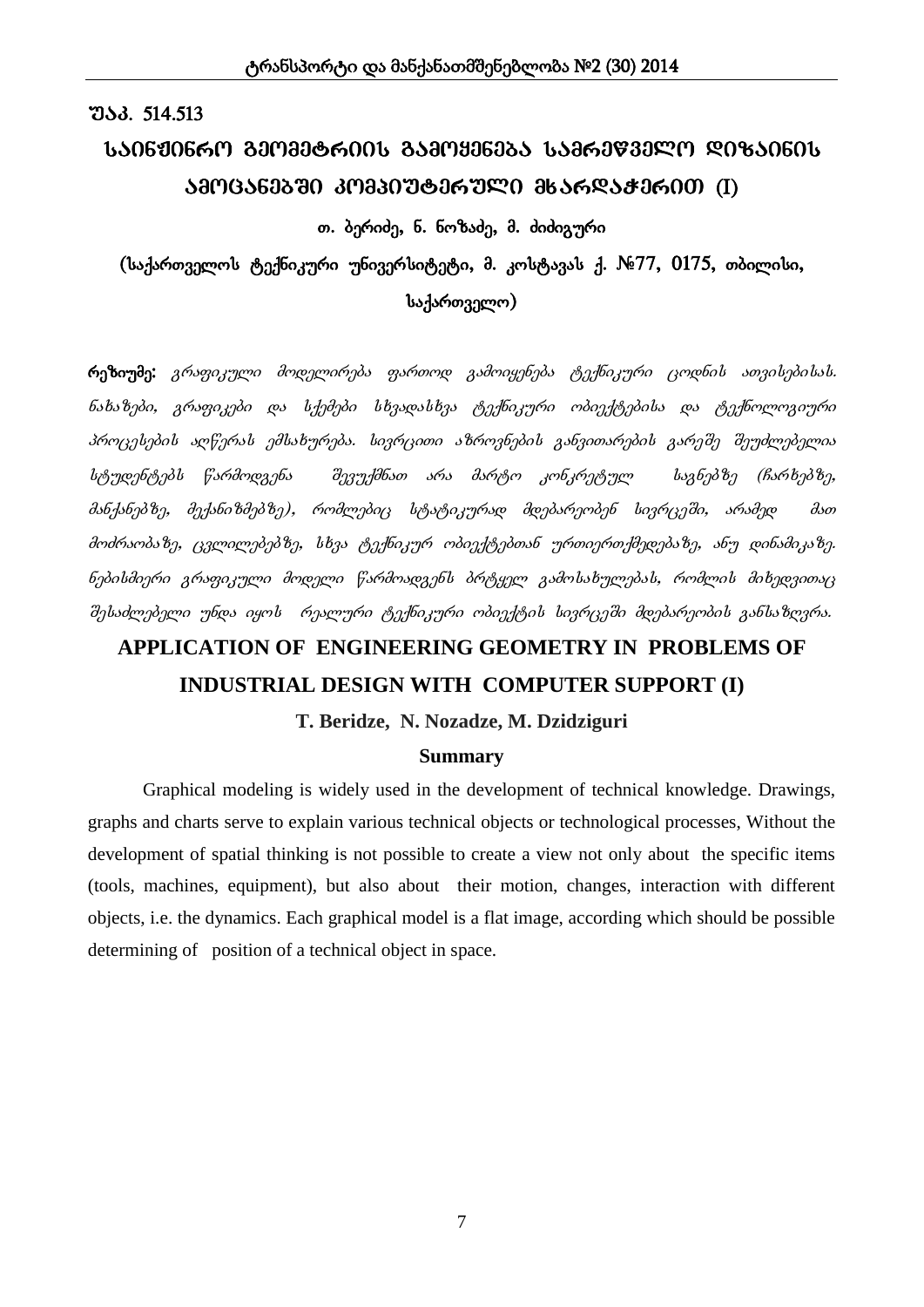#### $7336.56.225.073$

# $35^\circ$ ଅଅ୫ $35^\circ$ ୧೧ Ტ $30^\circ$ ഗ $30^\circ$   $35^\circ$ ୧ $30^\circ$   $30^\circ$   $30^\circ$ ᲐᲥᲢᲣᲐᲚᲣᲠᲘ ᲡᲐᲙᲘᲗᲮᲔᲑᲘ

# პ. ქენქაძე, ჯ. მორჩილაძე, ტ. კოტრიკაძე, ი. ჯაფარიძე  $($ საქართველოს ტექნიკური უნივერსიტეტი, მ. კოსტავას 77, 0175, თბილისი, საქართველო)

რეზიუმე: სტატიაში განხილულია მალფუჭებადი ტვირთების, როგორც სპეციფიკური  $g$ ადაზიდვების თანამედროვე პირობები და ის გართულებები, რაც ახლავს ამ სახის გადაზიდვების მოცემულ ეტაპზე. დასაბუთებულია მალფუჭებადი ტვირთების გადაზიდვითი  $\delta$ როცესის სრულყოგის აქტუალობა, რეალური პირობებიდან გამომდინარე.

# **ACTUAL ISSUES IN IMPROVING PERISHABLE CARGO TRANSPORTATION**

#### **P. Kenkadze, D. Morchiladze, T. Kotrikadze, I. Japaridze**

#### **Suumary**

In the article are considered the current conditions for the execution of perishable goods transportation, as a special type of transportation and those complications that accompany to this transportation at this stage. Proceeding form the actual conditions, is justified the urgency of improving the transportation process of perishable goods.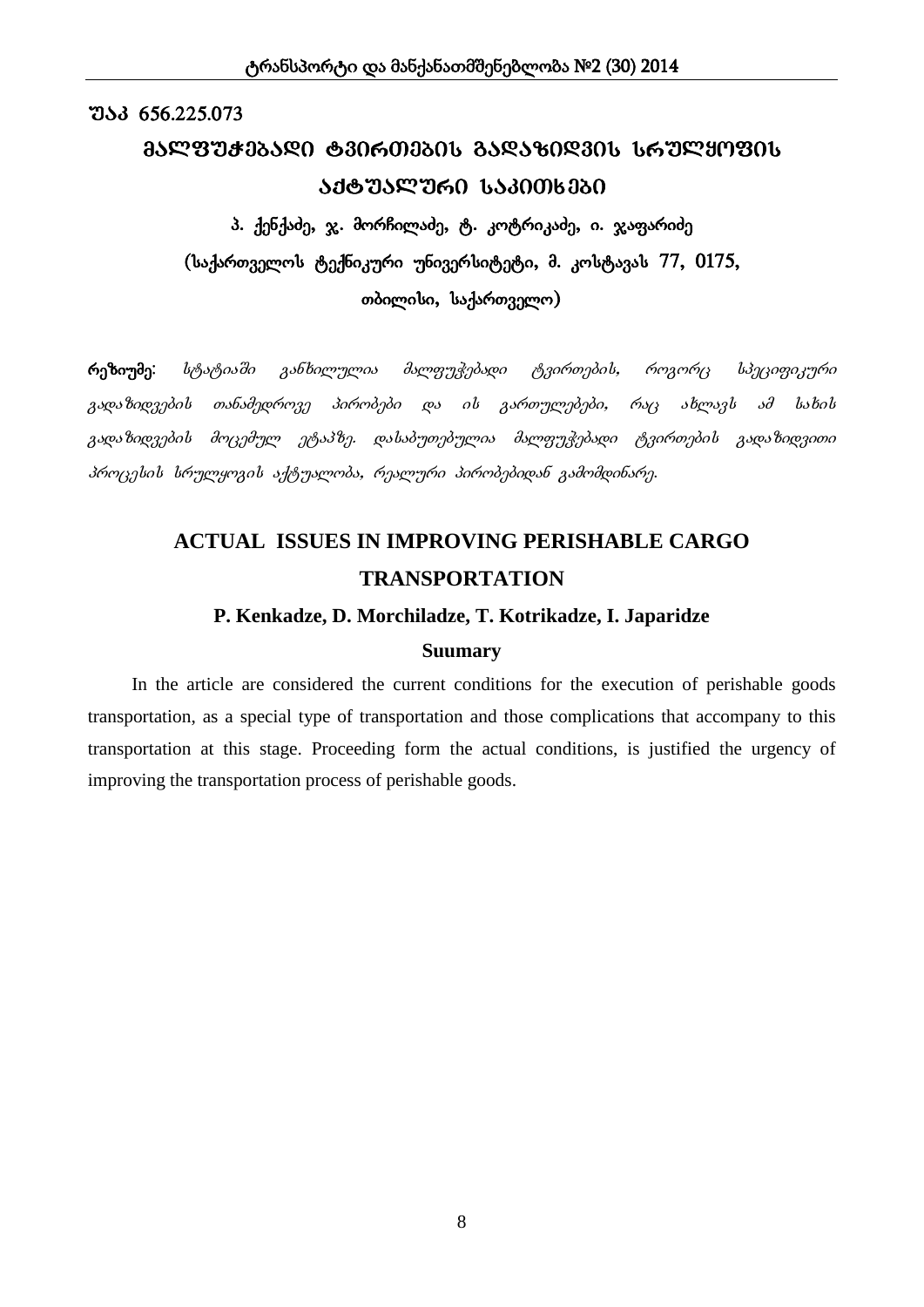## $733.625.1$

# ᲛᲐᲢᲐᲠᲔᲑᲚᲔᲑᲘᲡ ᲛᲝᲫᲠᲐᲝᲑᲘᲡ ᲣᲡᲐᲤᲠᲗᲮᲝᲔᲑᲘᲡ ᲦᲝᲜᲘᲡᲫᲘᲔᲑᲔᲑᲘ ᲣᲞᲘ- $\sigma$  . The Papie Cataronagan samua saliang saling termino saling termino di  $\sigma$ ნ. რურუა,  $a$ . სამსიანი

(საქართველოს ტექნიკური უნივერსიტეტი, მ. კოსტავას ქ. №77, 0175, თბილისი,  $\iota$ საქართველო)

 $\kappa$ ეზიუმე: სტატიაში განხილულია მატარებლების მოძრაობის უსაფრთხოების ღონისძიებები უპირაპირო ლიანდავზე სალიანდავო სამუშაოების ჩატარების პირობებში. ლიანდავში ჩავებამდე ლიანდავში ჩამოტვირთული სარელსო გადაბმების დამავრების სამუშაოების წესების დაცვა. უპირაპირო ლიანდაგის მიმდინარე მოვლა-შენახვის და შეკეთების ყველა სამუშაო უნდა წარმოებს რელსების ტემპერატურის დასაშვები გადახრის ფარგლებში მათი ჩამაგრების ტემპერატურაზე დამოკიდებულებით. დადგენილია სარელსო გადაბმების ტემპერატურის დასაშვები გადაკარბება ლიანდავში მათი ჩამავრების ტემპერატურასთან შედარებით სალიანდავო სამუშაოების  $\bar{b}$ ალიანდავო მანქანებით შესრულები $\bar{b}$  დრო $\bar{b}$  ლიანდავი $\bar{b}$  გევმაზე დამოკიდებულებით და ამ  $\delta$ ირობებში მატარებლების მოძრაობის დასაშვები სიჩქარეები.

# **TRAIN ЕКФАШС SAFETY MEASURES TO CONTINUOUS WELDED RAILS AT EXECUTION OF RAIL WORKS**

#### **N. Rurua, G. Samsiani**

#### **Summary**

In the article are considered train traffic safety measures at execution of rail repair works on continuous welded rails. Prior to railing would be maintained safety rules for downloaded on tracks rail connectors. For current maintenance and repair work on continuous welded rails all works would be performed in allowable deviation of rails temperature depending on their fastening temperature. Is defined allowable exceeded of rail connections temperature compared to the temperature of rail works at performing by rail machines depending on track plan and train allowable traffic speeds in this conditions.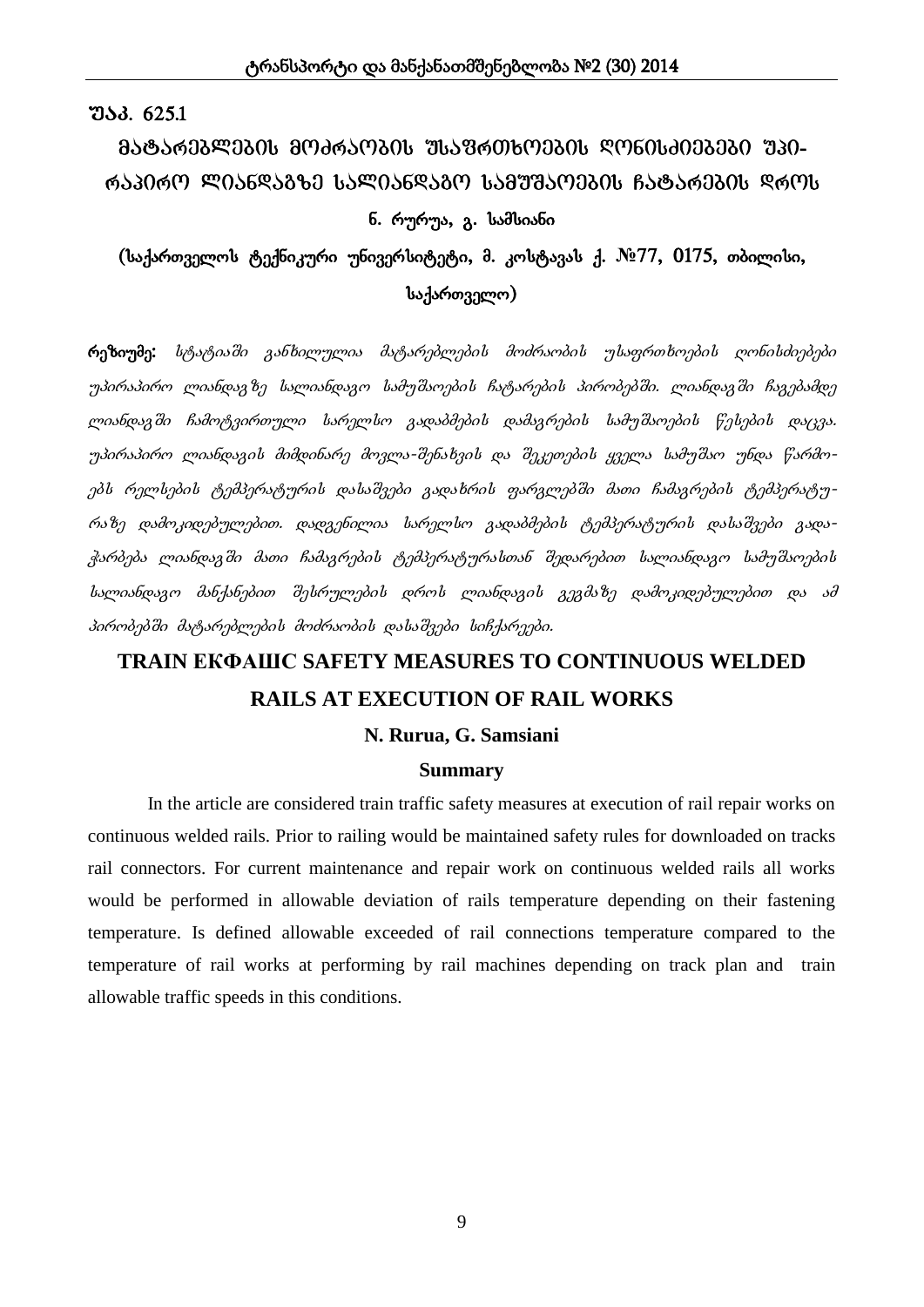$3\delta$  656.2(075)

# $153560332901$  630603801 3563000563601 ᲫᲘᲠᲘᲗᲐᲓᲘ ᲛᲘᲛᲐᲠᲗᲣᲚᲔᲑᲔᲑᲘ

გ. თელია, ლ. თელია

 $($ საქართველოს ტექნიკური უნივერსიტეტი, მ. კოსტავას  $77, 0175$ ,

 $\sigma$ ბილისი, საქართველო)

 $\kappa$ ეზიუმე: სტატიაში გაანალიზებულია საქართველოს რკინიგზის მუშაობის არსებული .<br>d@zომარეობა და zამოვლენილია ძირითადი სიძნელეები. ცნობილია, რომ საქართველო hამოყალიბდა ერთ-ერთ საგრანსპორგო დერეფნად ევროპასა და აზიას შორის, სადაც  $\iota$ საქართველოს რკინიგზას მნიშვნელოვანი ადგილი უჭირავს. ამ თვალ $\iota$ აზრისით კვლევის შედევად  $b$ აშრომში შემოთავაზებულია საქართველოს რკინივზის პერსპექტიული განვითარების ძირითადი dodsრთულებები. dsთ შორის განსაკუთრებული ყურადღება აქვს დათმობილი სარკინიგზო obფრასტრუქტურისა და კონკურენტუნარიანობის სრულყოფის ღონისძიებებს, რომელთა პრაქტიკული რეალიზაცია საქართველოს რკინიგზას მნიშვნელოვან ეკონომიკურ ეფექტს  $\partial$ o $\partial$ <sub>G</sub> $\partial$  $\partial$  $\partial$ 

# **MAIN DIRECTIONS OF GEORGIAN RAILWAY DEVELOPMENT**

#### **G. Telia, L.Telia**

#### **Summary**

In the article is analyzed the existing state of Georgian Railway and revealed major difficulties. It is known that due to existing in the modern world situation, Georgia has become a transport corridor between Europe and Asia, where the Georgian Railway has one of the leading places. In this regard, as result of a study in the work are offered the basic directions of perspective development of Georgian Railway. Among them the special attention was paid to activities improving rail infrastructure and competitiveness, the practical realization of that makes significant economic efficiency to Georgian Railway.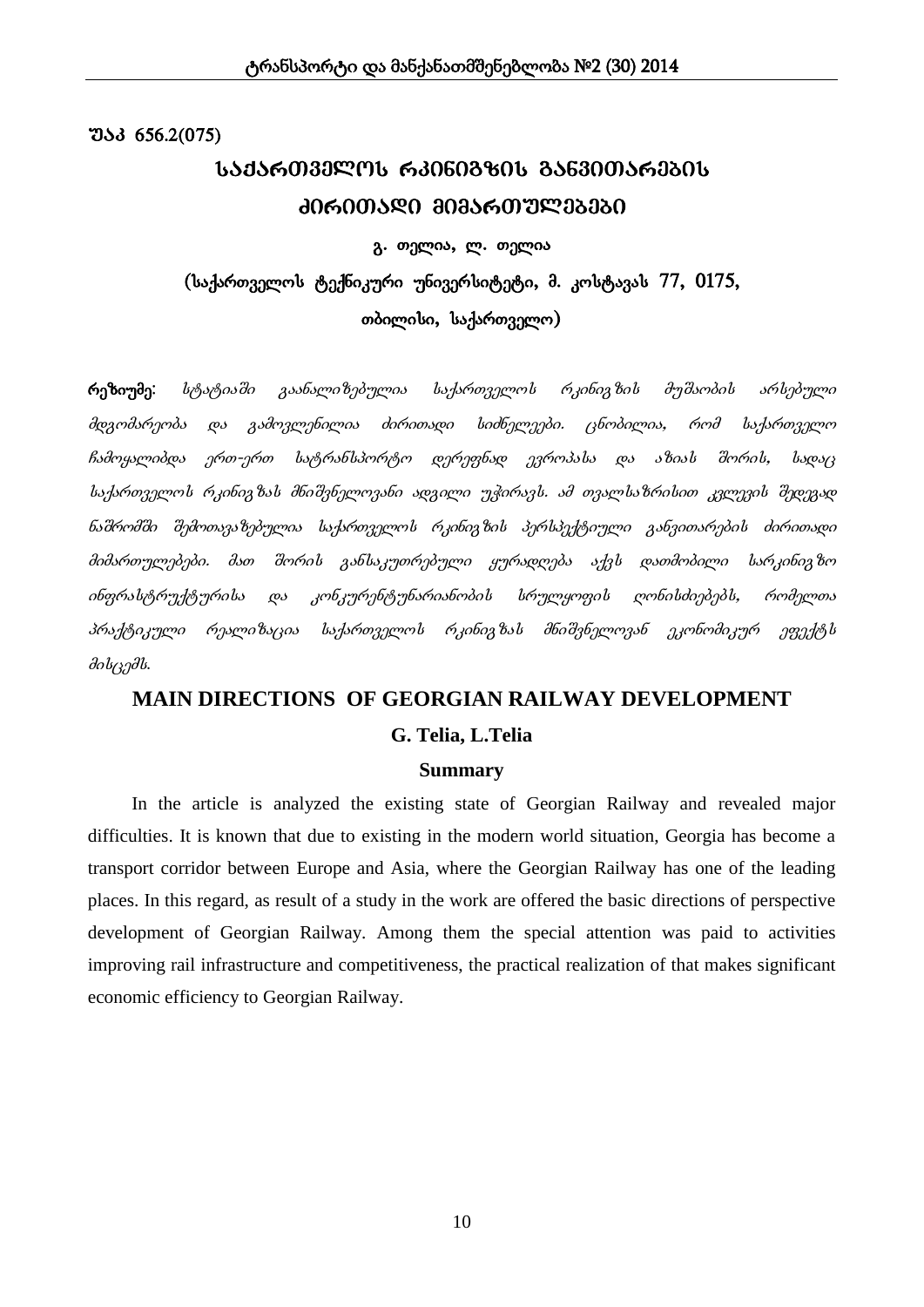# $7336618.513.5+517.997$  $\mathcal{R}3$ 3000000  $\mathcal{R}33300$   $\mathcal{R}333330$  and  $\mathcal{R}3630$  and  $\mathcal{R}3600$  and  $\mathcal{R}3600$  and  $\mathcal{R}3600$  and  $\mathcal{R}3600$  and  $\mathcal{R}3600$  and  $\mathcal{R}3600$  and  $\mathcal{R}3600$  and  $\mathcal{R}3600$  and  $\mathcal{R}3600$  and  $M3$ � $O3$ ᲐᲚᲣᲠᲘ  $3$ ᲐᲠᲗᲕᲘᲡ (ᲒᲐᲜᲐᲬᲘᲚᲔᲑᲘᲡ) ᲠᲘᲪᲮᲕᲘᲗᲘ ᲠᲔᲐᲚᲘᲖᲐᲪᲘᲘᲡᲗᲕᲘᲡ

დ. მამფორია

 $(k_3)$ ართველოს ტექნიკური უნივერსიტეტი, მ. კოსტავას ქ. №77, 0175, თბილისი,  $\iota$ საქართველო)

 $\epsilon$ ეზიუმე: ნაშრომში მოყვანილი დეფიციტის შემთხვევაში რესურსების ოპტიმალური მართვის  $(g$ ანაწილების) ამოცანის ერთი გადაწყვეტის საკითხი ბელმანის დინამიკური დაპროგრამების მეთოდის გამოყენებაზე დაყრდნობით. ერთი ზოგადი სისტემის მაგალითზე, მათემატიკური და კიბერნეტიკული მიდგომების საფუძველზე შექმნილია ავტომატური მართვის ტიპიური სისტემა. მოცანა მიყვანილია რიცხვით რეალიზაციამდე. კომპიუტერზე გათვლის პროგრამა ჩაწერილია '3sb, 3sp, "-b gbs 8g.

# **FOR THE CONTROL (PLANNING) OF DEFICIT RESOURSES BETWEEN THE CONSUMERS BY THE METHOD OF "DINAMIC PROGRAMMING"**

## **D. Mamporia**

## **Summary**

The problem optimal planning of resourses between the consumers over the planning period is solved by the method of Dinamic programming. With the mathemathical and sybernetical metods was created special example of the control system. The task is decided on computer, with language "PASKAL".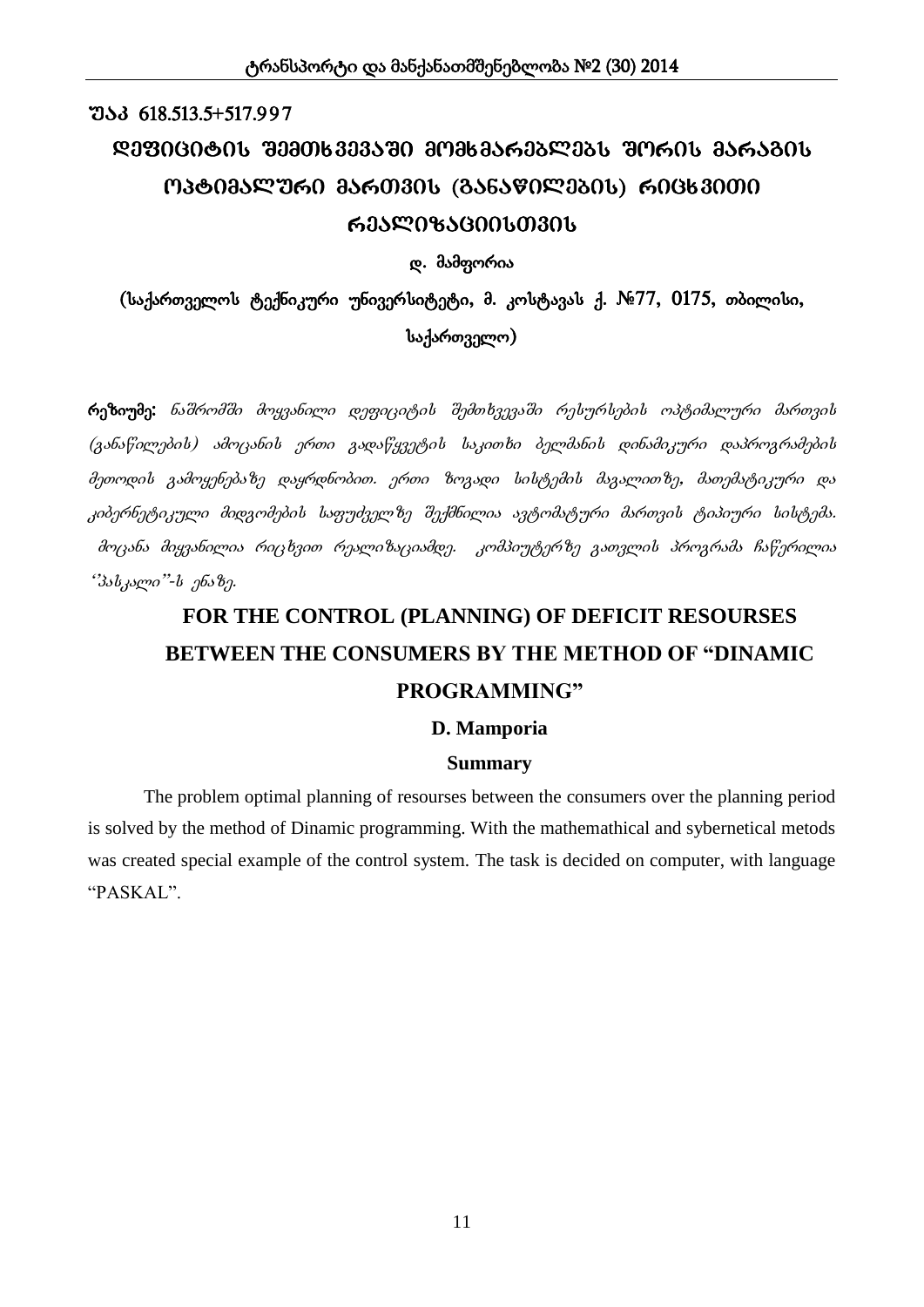## ISISKOIII PIO ISFSKAPI ISSAPKOOBSGOPI SPINOOOJOI ᲐᲜᲐᲚᲘᲖᲘ

 $\alpha$ . ხარიტონაშვილი, ე. ცირდავა

(საქართველოს ტექნიკური უნივერსიტეტი, საქართველო, 0175, კოსტავას №*77*, თბილისი, საქართველო)

რეზიუმე: დასაბუთებულია საკანონმდებლო ნორმის დაზუსტების აუცილებლობა და  $\emph{b}$ აკუტომობილო ტექნიკი $\emph{b}$  საამორტიზაციო ანარიც $\emph{b}$ ები $\emph{b}$  გან $\emph{b}$ აზღვრი $\emph{b}$  დიფერენცირებული  $b$ ორმების გამოყენება, ამ ანარიც $b$ ების დარიც $b$ ვის არაწრფივ-მწარმოებლური მეთოდით, აგრეთვე  $\alpha$ კეტოსატრანსპორტო საშუალების საექსპლუატაციო პირობებისა და საექსპლუატაციოდ zარგისობის ვადის ნორმატივების მიხედვით, ტექნიკური მდგომარეობის თავისებურერებისა და  $R$ კონომიკური მდგომარეობის გათვალისწინებით საწარმომ დამოუკიდებლად განსაზღვროს moondight besomming began begins.

# **THE ANALYSIS OF DEPRECIATION POLICY OF THE ENTERPRISE IN GEORGIA V. Kharitonashvili, E. Tsirdava**

#### **Summary**

 The neobkhodymost of specification of legislative norm and use of the differentiated norms of definition depreciation assignment for automobile equipment on a nelineynno-productive method, and also expediency of independent definition depreciation assignment by the enterprise taking into account its economic state and operational conditions, standards of service life and technical features of the vehicle are proved.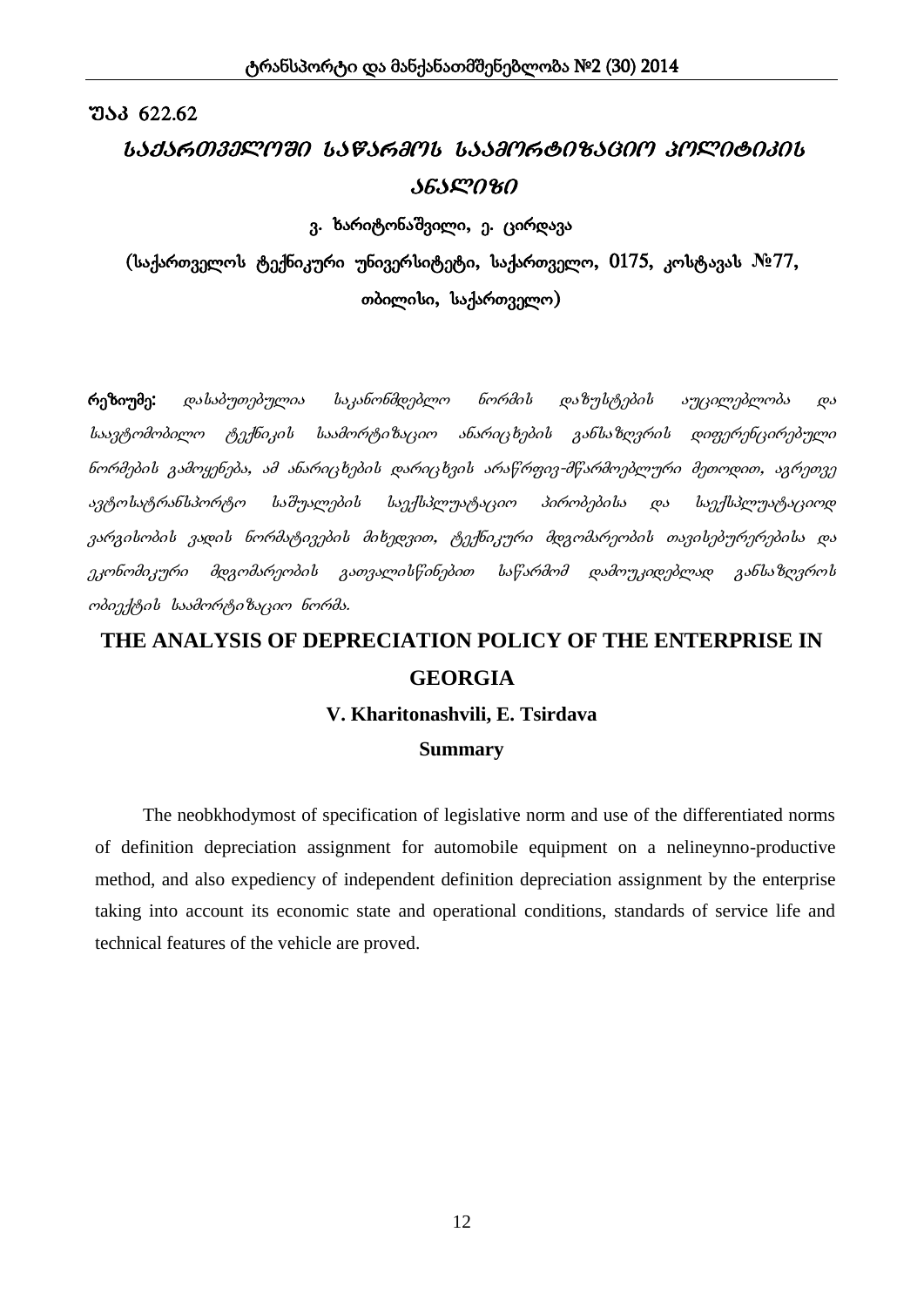#### $33.514.513$

# ᲡᲐᲘᲜᲟᲘᲜᲠᲝ ᲒᲔᲝᲛᲔᲢᲠᲘᲘᲡ ᲒᲐᲛᲝᲧᲔᲜᲔᲑᲐ ᲡᲐᲛᲠᲔᲬᲕᲔᲚᲝ ᲓᲘᲖᲐᲘᲜᲘᲡ  $380^\circ$ 363330  $30^\circ$ 30309836320 36362383600 (II)

## თ. ბერიძე, ნ. ნოზაძე, მ. ძიძიგური

 $($ საქართველოს ტექნიკური უნივერსიტეტი, მ. კოსტავას ქ. №77, 0175, თბილისი, საქართველო)

 $\epsilon$ ოზიუმე: დროსა და სივრცეში ადამიანის ორიენტაცია მისი სოციალური ყოფის აუცილებელ  $\delta$ ირობას, ვარე სამყაროს ასახვის ფორმას, სინამდვილის აქტიური გარდაქმნისა და  $f$ არმატებული შეცნობის პირობას  $f$ არმოადგენს. თანამედროვე ადამიანის განვითარების .<br>მნიშვნელოვან მხარეს წარმოადგენს სივრცითი აზროვნება, რომელიც უზრუნველყოფს სივრცეში  $\alpha$ რიენტაციასა და ცოდნის ეფექტურ დაუფლებას.

# **APPLICATION OF ENGINEERING GEOMETRY IN PROBLEMS OF INDUSTRIAL DESIGN WITH COMPUTER SUPPORT (II)**

#### **T. Beridze, N. Nozadze, M. Dzidziguri**

#### **Summary**

 Orientation of human in space and time is essential for its social existence, perception of environment, active transformation and understanding reality. For the development of modern human spatial thinking is an very important aspect, which provides his orientation in space and effectively mastering knowledge.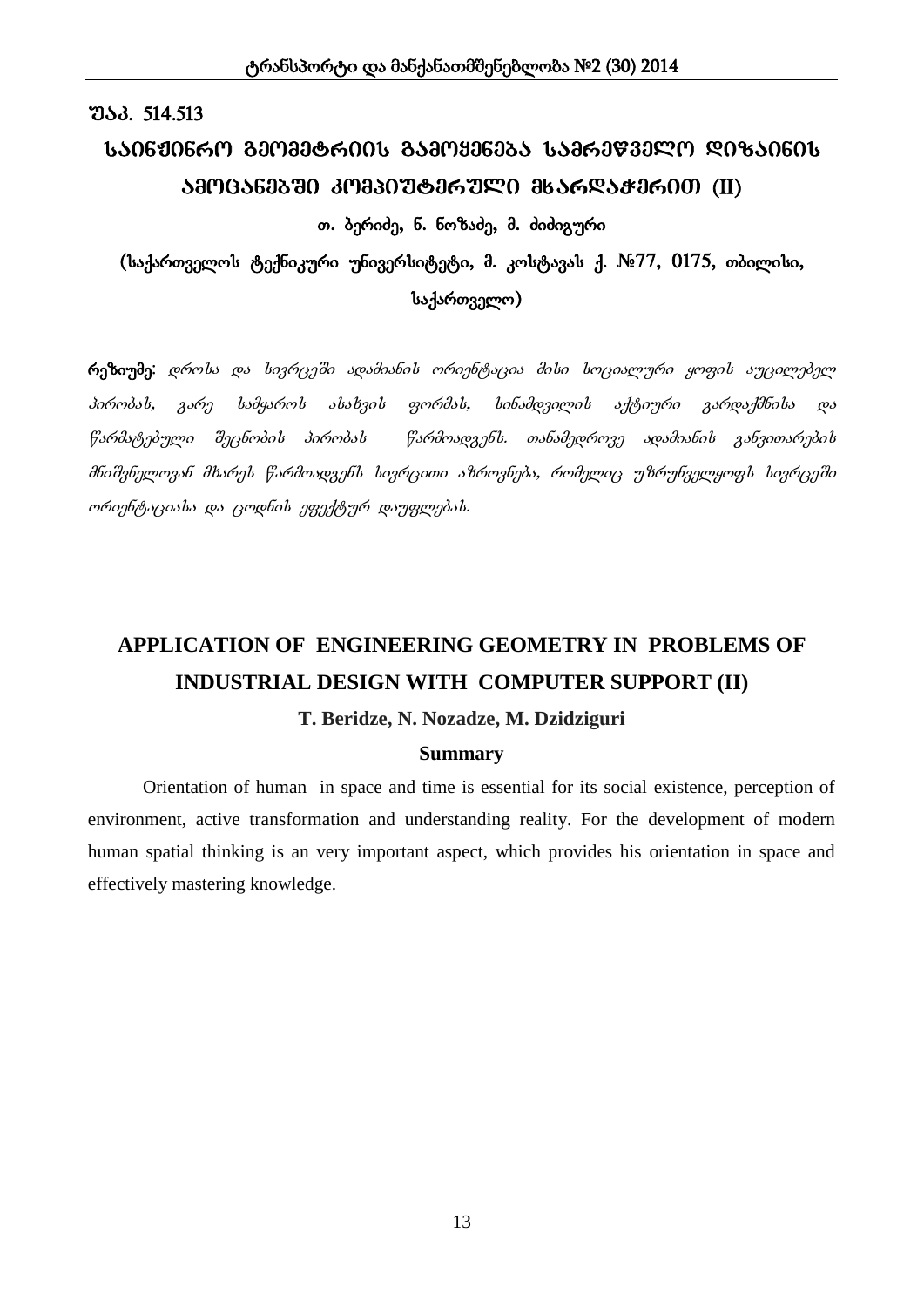შაპ. 625.1

# $30$ ᲠᲐᲞᲘᲠᲝ ᲚᲘᲐᲜᲓᲐᲒᲘᲡ ᲡᲐᲠᲔᲚᲡᲝ ᲒᲐᲓᲐᲑᲛᲔᲑᲘᲡ ᲡᲐᲐᲜᲒᲐᲠᲘᲨᲝ intervalSi iZulebiTi Seyvanis meTodis gamoyenebis ᲗᲐᲕᲘᲡᲔᲑᲣᲠᲔᲑᲔᲑᲘ

## $6.$  რურუა, გ. ჯულაყიძე

# $($ საქართველოს ტექნიკური უნივერსიტეტი, მ. კოსტავას ქ. 77, 0175, თბილისი, საქართველო $)$

 $\epsilon$ იეზიუმე: სტატიაში ვანხილულია უპირაპირო ლიანდავის ტემპერატურული მუშაობის პირობები, უპირაპირო ლიანდაგის სარელსო გადაბმების საანგარიშო ინტერვალში იძულებითი შეყვანის მეთოდის გამოყენების თავისებურებები საანგარიშოზე უფრო დაბალ ტემპერატურაზე დაგების შემთხვევაში და სარელსო გადაბმების ლიანდაგში ჩაგების ოპტიმალური ტემპერატურის შერჩევა. დასაბუთებულია, რომ სარელსო გადაბმების საანგარიშო ინტერვალში იძულებითი შეყვანის მეornoo zadryybyd moos ofbab yflidor nagaryad dyrigo baryon zaoaddydob dyo noydob fob, ადრე დაგებულ და საანგარიშოზე დაბალ ტემპერატურაზე ჩამაგრებულ სარელსო გადაბმებში. დადგენილია სარელსო გადაბმების საანგარიშო ტემპერატურულ ინტერვალში შესაყვანი პარამეტრების განსასაზღვრავი საანგარიშო სქემა, საანკერო უბნის სიგრძე და ადგილი სარელსო გაgosdab ndadasa dagaal dbagosb.

# **FEATURES OF FORCED INTRODUCTION METHOD IN DESIGN RANGE OF CONTINUOUS WELDED RAILS CONNECTIONS**

## **N. Rurua, G. Julakidze**

#### **Summary**

In the article are considered conditionss of continuous welded rails temperature work, features of forced introduction method in design range of continuous welded rails connections track temperature working conditions at lower that design temperature at railing and selection of railing optimum temperature. It is proved that forced introduction method in rail connections should be used prior the railing welding, and at railing at lower than design temperature. Is determined in design range of temperature inputting a parameters defining design scheme, anchor area length and place at the motionless end of rail adhesion.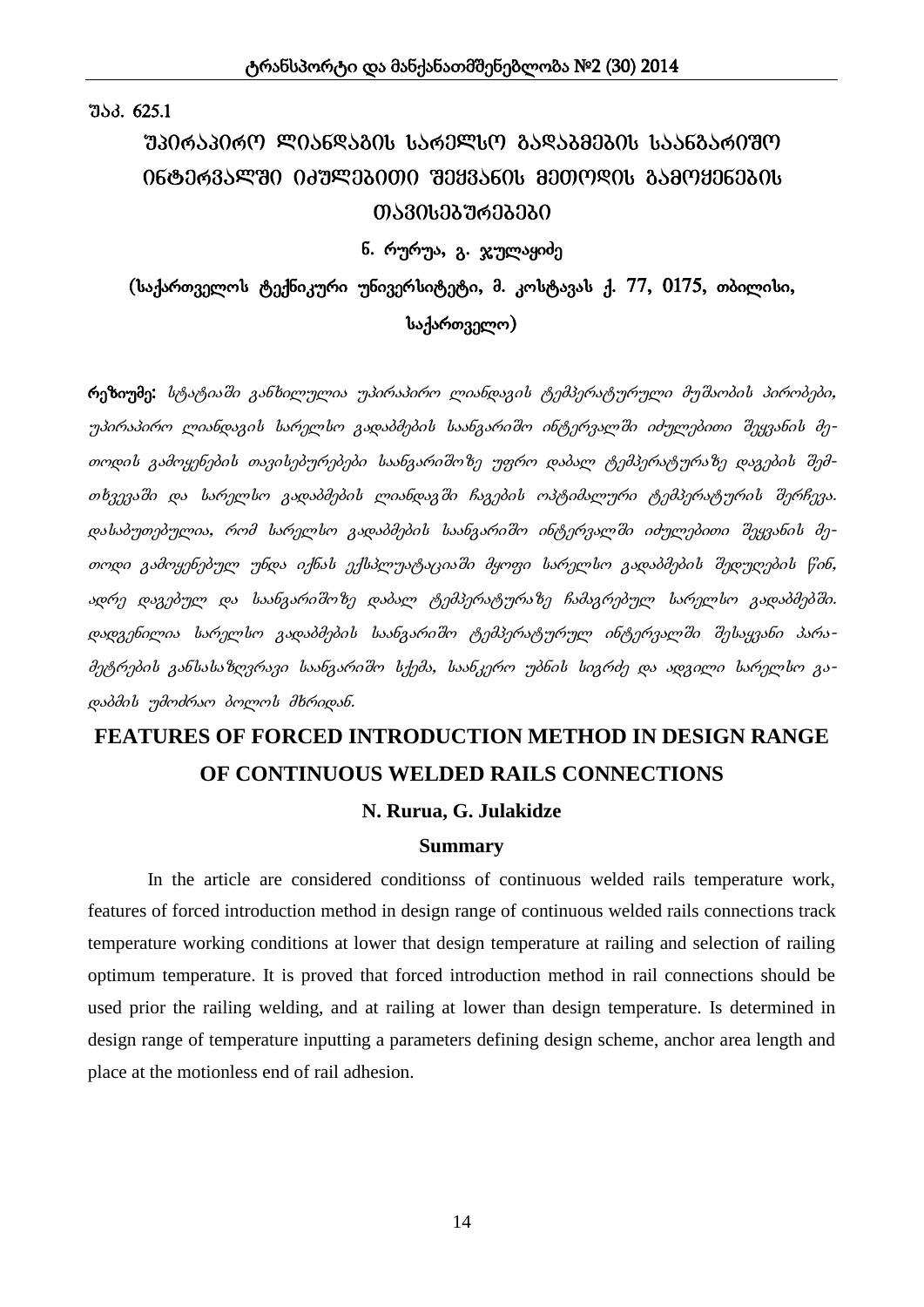## ᲐᲔᲠᲝᲒᲠᲐᲤᲘᲘᲡ ᲒᲐᲕᲚᲔᲜᲐ ᲡᲐᲒᲖᲐᲝ ᲛᲝᲫᲠᲐᲝᲑᲘᲡ ᲣᲡᲐᲤᲠᲗᲮᲝᲔᲑᲐᲖᲔ  $3.$  ხარიტონაშვილი, თ. ბაქრაძე

 $($ საქართველოს ტექნიკური უნივერსიტეტი, საქართველო,  $0175$ , კოსტავას  $N$ °77, თბილისი, საქართველო)

 $\kappa$ ეზიუმე: სავ $\delta$ აო მოძრაობის უსაფრთხოების ასპექტში მძღოლის ინფორმაციულობის მოცულობის გაზრდა მისი ყურადღების რეგულარულად გადატანით მრავალფეროვან რეკლამაზე  $\delta$ არსებით ზეგავლენას ახდენს მძღოლის ფსიქოფიზიოლოგიურ მდგომარეობაზე, რაც იძლევა  $\iota$ საფუძველ $\iota$ ს შე $\iota$ წავლილი იქნე $\iota$  გრან $\iota$ პორგზე გარე რეკლამი $\iota$  ეფექტიანობა მოძრაობი $\iota$ უსაფრთხოების ასპექტში. მოცემულია მომხმარებლამდე ინფორმაციის მიწოდების არხების  $k$ კლასიფიკაცია და დასაბუთებულია ის მინიმალური პირობები, რომლებიც საჭიროა აისახო $\bm{b}$ სამართლებრივ დოკუმენტებში ცვლილებებისა და საჭირო ნორმების შეტანით საგზაო მოძრა- $\omega$ იბის უსაფრთხოების უზრუნველყოფის მიზნით ავტოსატრანსპორტო საშუალებაზე აეროგრაფიის  $a$ sdry $a$ b $a$ bsb.

## **INFLUENCE OF THE AEROGRAPHICS ON TRAFFIC SAFETY**

#### **V. Kharitonashvili, T. Bakradze**

#### **Summary**

Increase of volume of information of the driver by regular transfer of its attention on various advertizing has essential impact on a psychophysiological condition of the driver that gives the grounds for studying of efficiency of external advertizing on transport in aspect of traffic safety. Classification of a network of submission of information to the consumer is given and need of modification and necessary norms for legal documents with the minimum requirements, necessary is proved when using aerographics on vehicles for the purpose of traffic safety.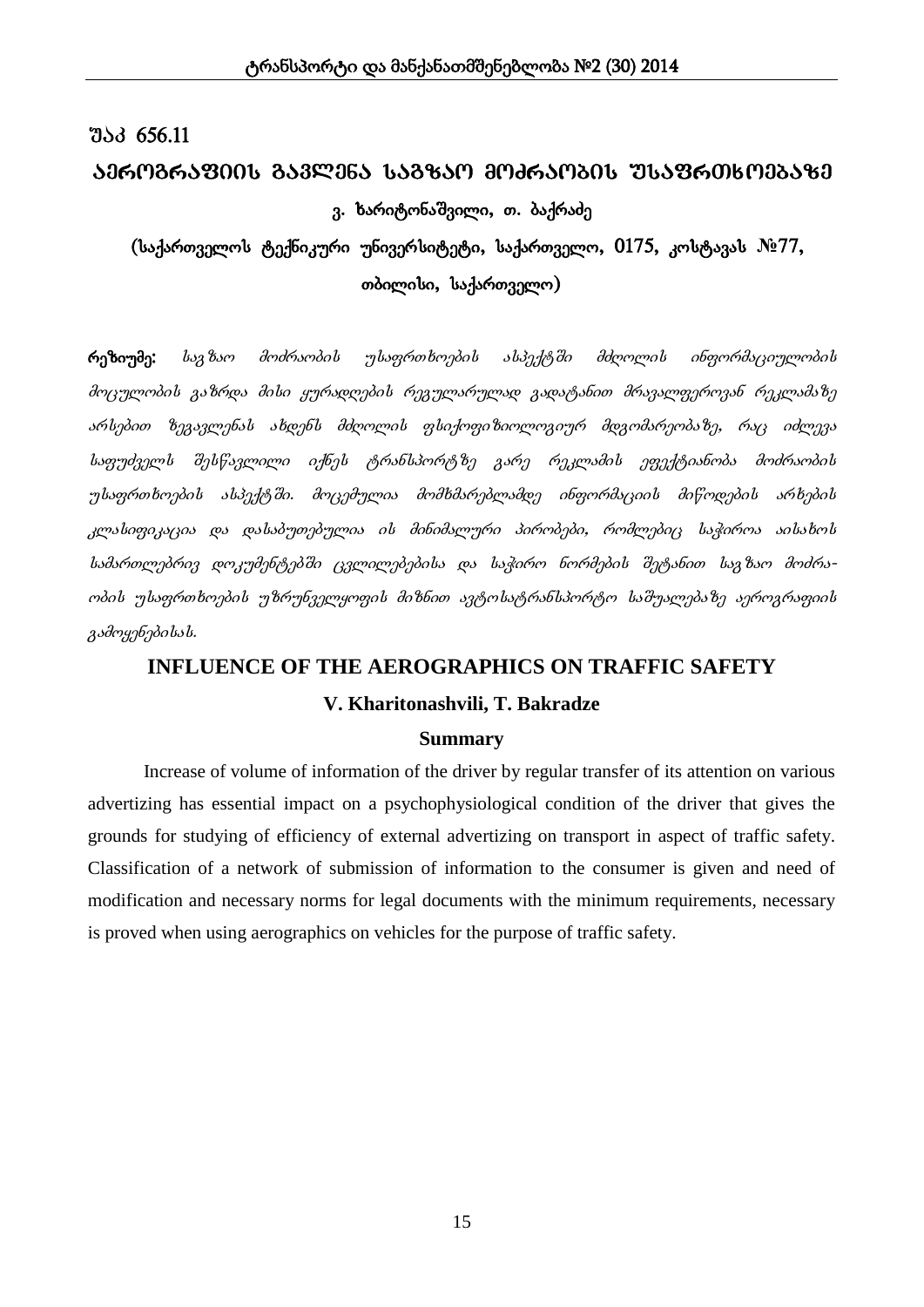# kadrebis menejmentis problemebi saqarTvelos 9**@989**mrewo

## თ. ცისკარიძე

## $(k_2, k_1)$ რთველოს ტექნიკური უნივერსიტეტი, მ. კოსტავას ქ.  $N_2$ 77, 0175, თბილისი,  $\iota$ საქართველო)

 $\epsilon$ ოზიუმე: კადრების მენეჯმენტ $b$  ყოველთვის დიდი ყურადღება ექცევა პროდუქციის კონკურენტუნარიანობის და საწარმოთ ტექნიკურ-ეკონომიკური პარამეტრების გაუმჯობესების bs.fdgში. სტატიაში გაანალიზებულია საქართველოს მრეწველობის მდგიმარეობა, მასში  $\ell$ ექტორულად და $\ell$ აქმებულები $\ell$  რიც $\ell$ ვი და კვალიფიკაცია. მანქანათმშენებლობი $\ell$ ა და  $g$ ადამამუშავებელი მრეწველობის განუვითარებლობის ერთ-ერთ ძირითად მიზეზად, გამოკვლევის თანახმად, დასახელებულია მაღალპროფესიონალური კადრების დეფიციტი და დასახულია გზები sposdasbyma maliymbydali dmogglianbsmyma pos gasmagagigayma limymyngalisogali.

# **PROBLEMS OF PERSONNEL MANAGEMENT IN INDUSTRY OF GEORGIA**

**T. Tsiskaridze**

**Summary**

Personnel management is always at the center of attention because high quality management leads to increased competitiveness of products and enhancement of operational and other business parameters of an enterprise. This work analyzes the current state of Georgian industry, the number and professional skills of workers grouped by industrial sectors. According to the research it is showed that one of the leading causes of underdevelopment of engineering and processing sectors is the deficit of highly qualified workforce. The work determines ways of training and enhancing personnel professional qualities.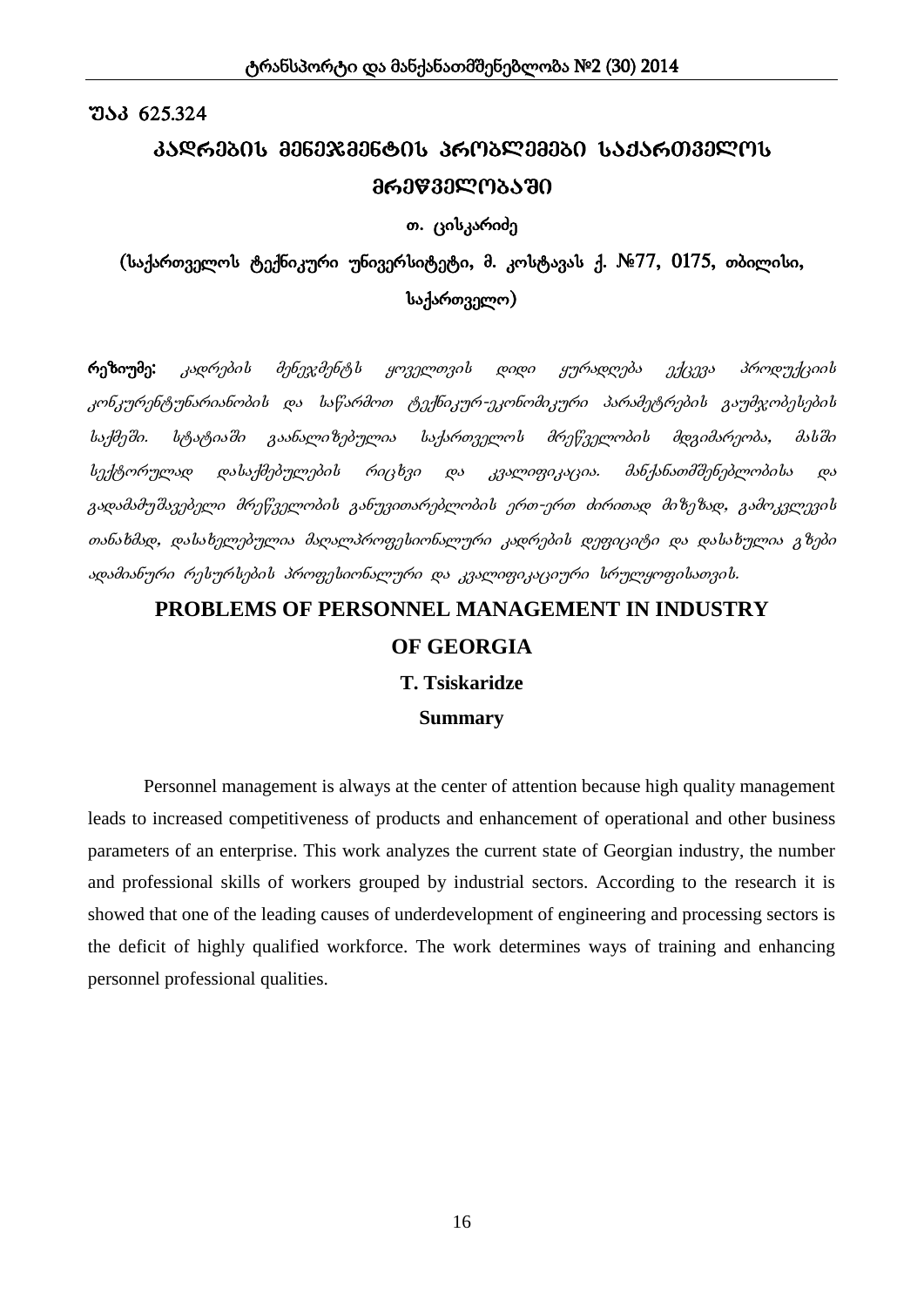# $733.514.513$  $R$ ᲠᲓᲘᲚᲔᲑᲘ ᲝᲠᲗᲝᲒᲝᲜᲐᲚᲣᲠ ᲒᲔᲒᲛᲘᲚᲔᲑᲨᲘ (ᲒᲔᲝᲛᲔᲢᲠᲘᲣᲚᲘ  $f$ 30376350256 33330505 t036653363 RSG33750 B6205350) თ. ბერიძე, ნ. ნოზაძე, მ. ძიძიგური

 $($ საქართველოს ტექნიკური უნივერსიტეტი, მ. კოსტავას ქ. №77, 0175, თბილისი,  $\iota$ საქართველო)

 $\epsilon$ ოეზიუმე: მხაზველობითი გეომეტრიის ერთ-ერთ ამოცანას სივრცითი ფიგურების სიბრტყეზე  $s$ სახვა წარმოადგენს. ორთოგონალური გეგმილები შედარებით ნაკლები თვალსაჩინოებით  $b$ ასიათდება. ორთოგონალურ გეგმილებზე აგებული ჩრდილები კი გარკვეულწილად აუმჯობესებს მათ თვალსაჩინოებას და შესაძლებლობას გვაძლევს, ნახაზის მიხედვით უკეთესად  $f$ არმოვიდგინოთ ფიგურის შემადგენელი ელემენტების ურთიერთგანლაგებაც.

# **SHADOWS IN ORTHOGONAL PROJECTIONS (SHADOWS FROM GEOMETRIC SHAPES ONTO PROJECTION PLANE )**

#### **T. Beridze, N. Nozadze, M. Dzidziguri**

#### **Summary**

One of the tasks of descriptive geometry is representation of spatial figures on the plane. Orthogonal projections are characterized by a lack of clarity and shadows, constructed on the orthogonal projections in some degree improve visibility and gives us a better idea about the mutual arrangement of the constituent elements of figures.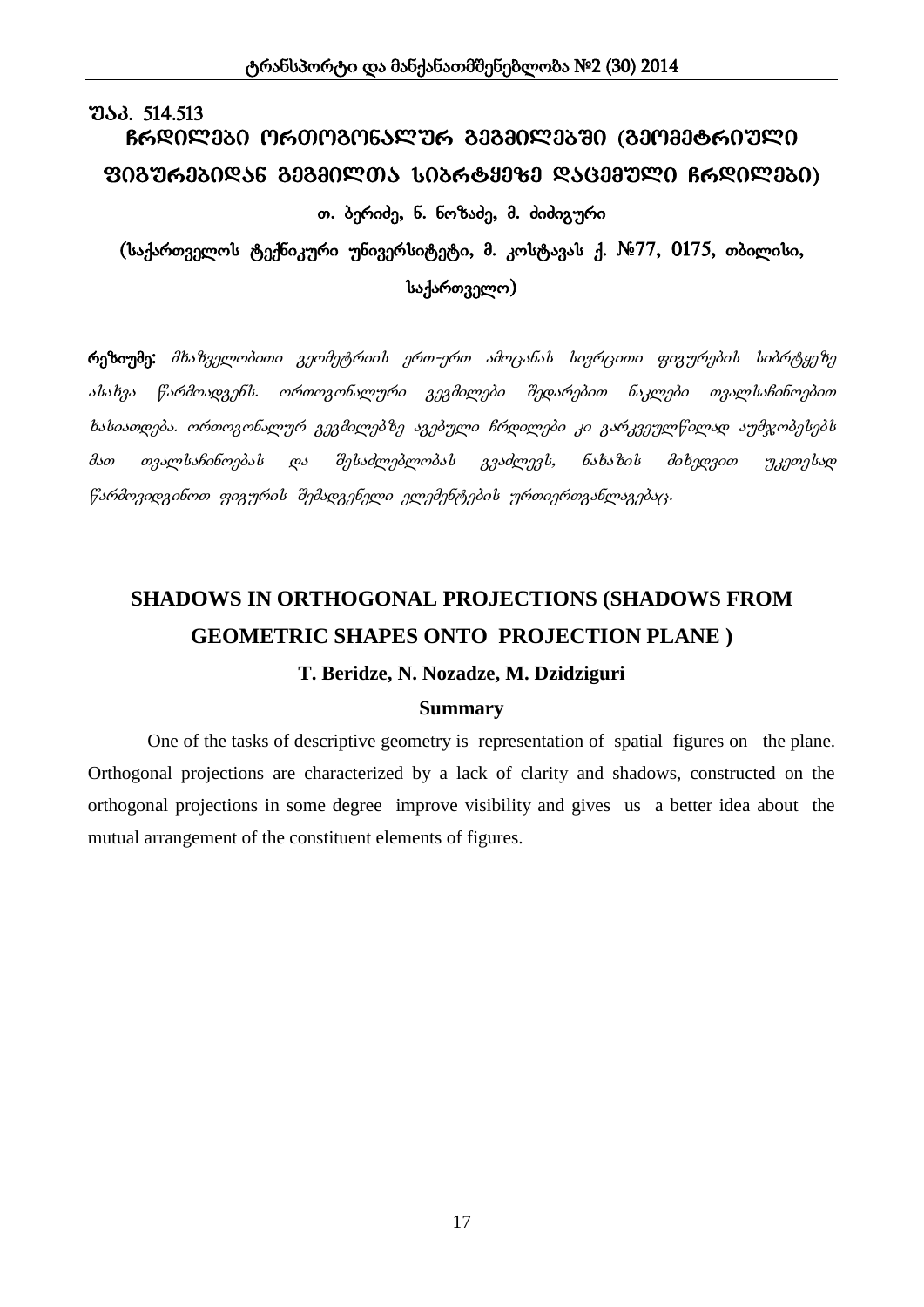## $7336618.513.5+517.997$

# $\delta$ 1633 $\mathbb{C}$ საფეხ ურიანი დეტერმინისტუ $\mathbb{C}$ ი პრ<code>MG</code>ესე<code>and</code> optimizaciis zogierTi sakiTxi belmanis dinamikuri  $R33603633300133000$

დ. მამფორია

 $(k_3)$ ართველოს ტექნიკური უნივერსიტეტი, მ. კოსტავას ქ. №77, 0175, თბილისი, საქართველო $)$ 

 $\epsilon$ უზიუმე: ნაშრომში წარმოდვენილია მართვის ამოცანების გადაწყვეტის საკითხები დინამიური დაპროგრამების მეთოდის გამოყენებაზე დაყრდნობით. კერძოდ განხილულია მრავალსაფეხურიანი დეტერმინისტული პროცესების ოპტიმიზაციის საკითხები. ნაჩვენებია რომ მრავალსაფეხურიანი  $a$ ანაწილების პროცესებში გადაწყვეტილებების მიღებისას დინამიკური დაპროგრამების მეთოდის, როგორც მათემატიკური დისციპლინის გამოყენება მეტად მოხერხებულია. ნაშრომში მოყვანილია მართვის თეორიის გამოყენების საკითხები პრაქტიკული ამოცანების გადაწყვეტისას. მიღებულია  $\delta$ ოვიერთი პრაქტიკული ამოცანის გადაწყვეტა.

# **SOME QUESTIONS OF OPTIMAL CONTROL FOR THE MULTISTEPS PROSSESSES WITH THE METHOD OF DYNAMIC PROGRAMMING**

## **D. Mamporia**

#### **Summary**

In this work it is shown that besides the dynamic programming method historical role in the understanding optimal decision making rules, the dynamic programming is an efficient tool in at last tree aspects: Construction of computational algorithms; Carrying out qualitative analasysis; Making it possible to sovle some problems effectively.

In this works is illustrated this opportunity by considering rather simple examples.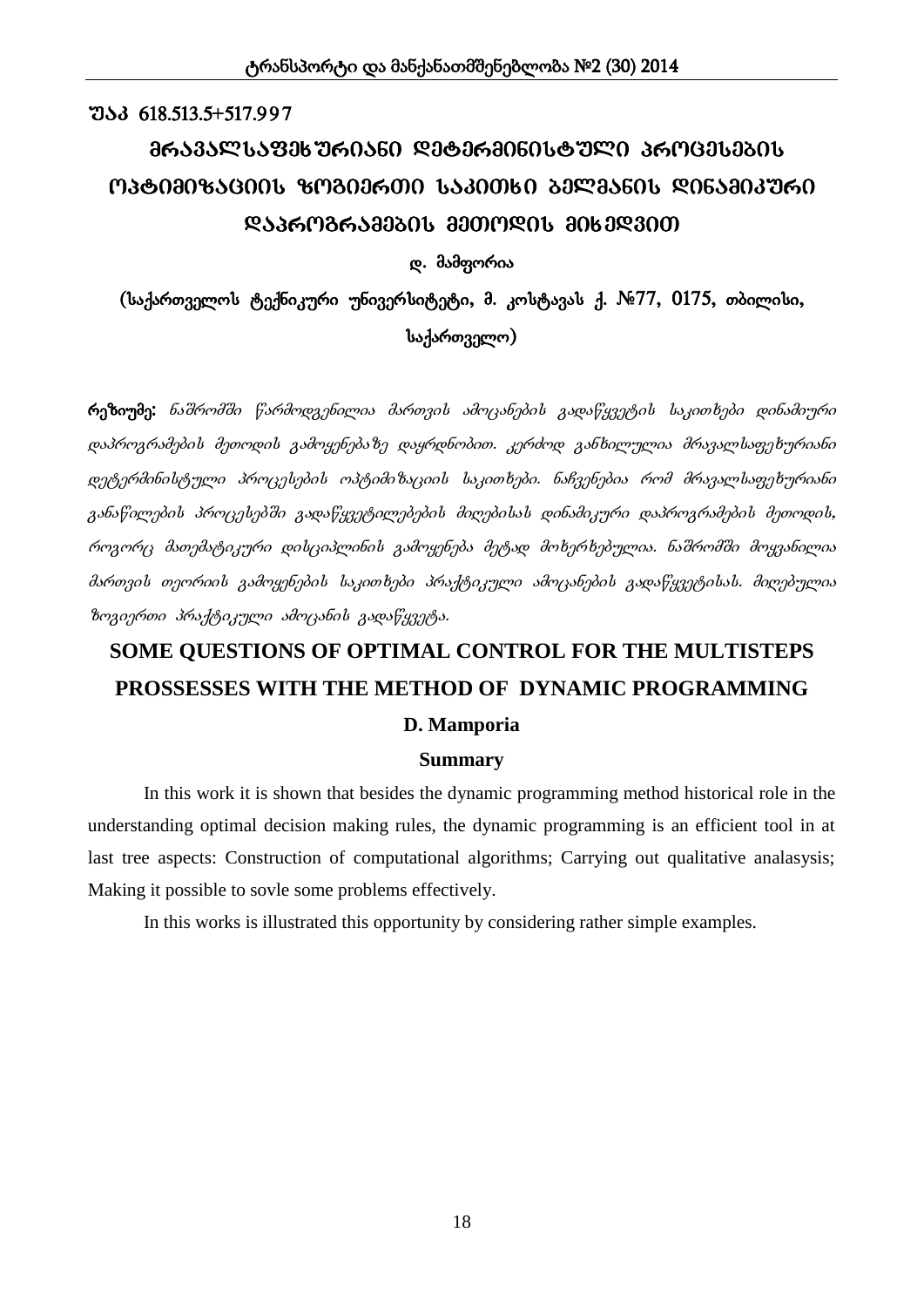## $33.514.513$

# $1506906$ ᲠᲝ ᲒᲔᲝᲛᲔᲢᲠᲘᲘᲡ ᲒᲐᲛᲝᲧᲔᲜᲔᲑᲐ ᲡᲐᲛᲠᲔᲬᲕᲔᲚᲝ ᲓᲘᲖᲐᲘᲜᲘᲡ  $380^\circ$ 363330  $30^\circ$ 30309836320 36362383600 (II)

## თ. ბერიძე, ნ. ნოზაძე, მ. ძიძიგური

 $($ საქართველოს ტექნიკური უნივერსიტეტი, მ. კოსტავას ქ. №77, 0175, თბილისი,  $\iota$ საქართველო)

რეზიუმე: დროსა და სივრცეში ადამიანის ორიენტაცია მისი სოციალური ყოფის აუცილებელ  $b$ კირობას, ვარე სამყაროს ასახვის ფორმას, სინამდვილის აქტიური გარდაქმნისა და  $f$ არმატებული შეცნობის პირობას  $f$ არმოადგენს. თანამედროვე ადამიანის განვითარების .<br>მნიშვნელოვან მხარეს წარმოადგენს სივრცითი აზროვნება, რომელიც უზრუნველყოფს სივრცეში  $\omega$ რიენტაციასა და ცოდნის ეფექტურ დაუფლებას.

# **APPLICATION OF ENGINEERING GEOMETRY IN PROBLEMS OF INDUSTRIAL DESIGN WITH COMPUTER SUPPORT (II)**

**T. Beridze, N. Nozadze, M. Dzidziguri**

#### **Summary**

 Orientation of human in space and time is essential for its social existence, perception of environment, active transformation and understanding reality. For the development of modern human spatial thinking is an very important aspect, which provides his orientation in space and effectively mastering knowledge.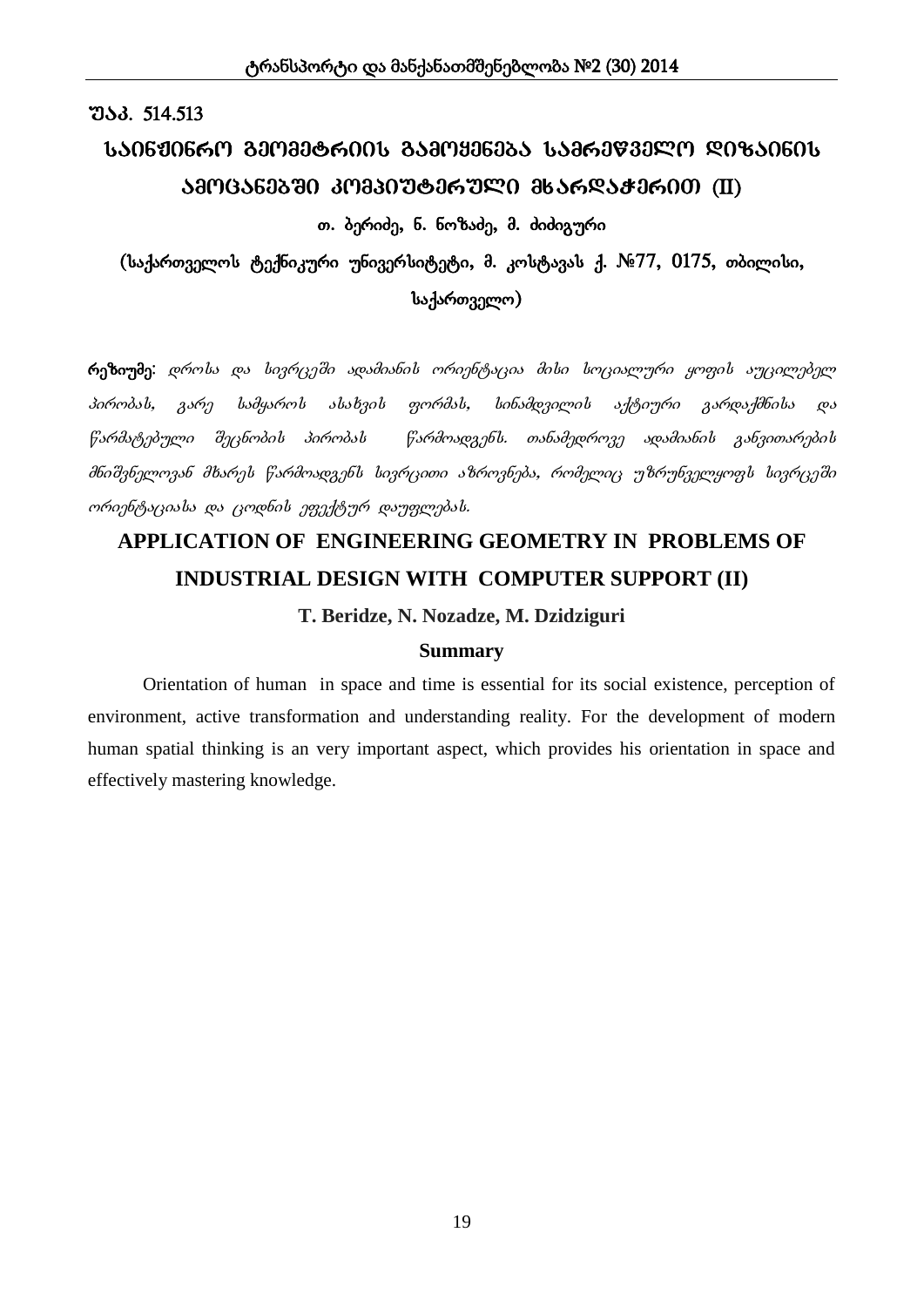## $733. 625. 325$

## ᲞᲔᲠᲡᲝᲜᲐᲚᲘᲡ ᲛᲐᲠᲗᲕᲘᲡ ᲣᲪᲮᲝᲣᲠᲘ ᲒᲐᲛᲝᲪᲓᲘᲚᲔᲑᲐ

## მ. ზუბიაშვილი, ლ. ზუბიაშვილი

 $(i\omega_1)$ ართველოს ტექნიკური უნივერსიტეტი, მ. კოსტავას ქ.  $Ne$ 77, 0175 თბილისი, საქართველო)

 $\kappa$ ეზიუმე: სტატიაში გაშუქებულია პერსონალის სწორად მართვის მნიშვნელობა საწარმოთა gyphfyombompool lisfdgdo. sd dbmog yymsolisopdos 3gmlimbsonali dsmogoli ggggfanmo dgomogololi მსოფლიო გამოცდილების შესწავლა და ქვეყნის სპეციფიკიდან გამომდინარე მათი მოდიფიცირებული სახით გამოყენება. სტატიაში გადმოცემულია პერსონალის მართვის იაპონური და ამერიკული მოდელების პრაქტიკაში გამოყენების პრინციპები, რაც საშუალებას მოგვცემს  $b$ არის $b$ ობრივად ავამაღლოთ თანამშრომელთა მუშაობის ორგანიზაცია და დავრაზმოთ ისინი ერთიან გუნდად.

# **PERSONNEL MANAGEMENT FOREIGN EXPERIENCE M. Zubiashvili, L. Zubiashvili**

## **Summary**

The article covers the management staff of the importance of the management of the enterprise. In this regard, it is important to effective methods of personnel management experience and the specifics of the world in their use of a modified form. The article set out to Japnese and American models of personnel management practice principles that will enable us to establish the quality of employees work for the organization and make them to work as a team.